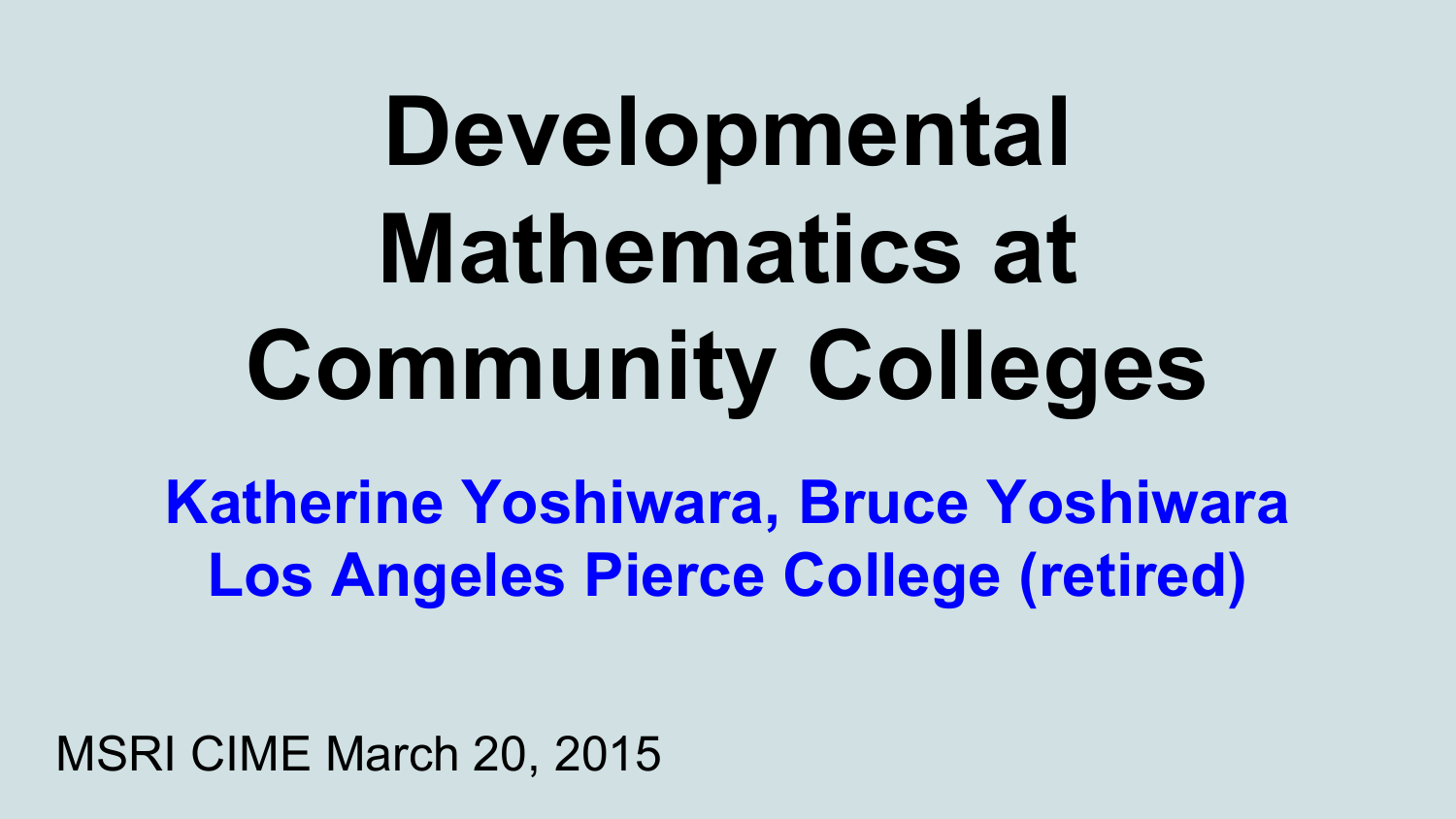# **Community College Students**

- 45% of all undergraduate students are enrolled CCs
- Among US undergrads, CCs include
	- 56% of Hispanic students
	- 48% of black students
	- 59% of native American students
- An estimated 60% 70% of CC students are placed into developmental math.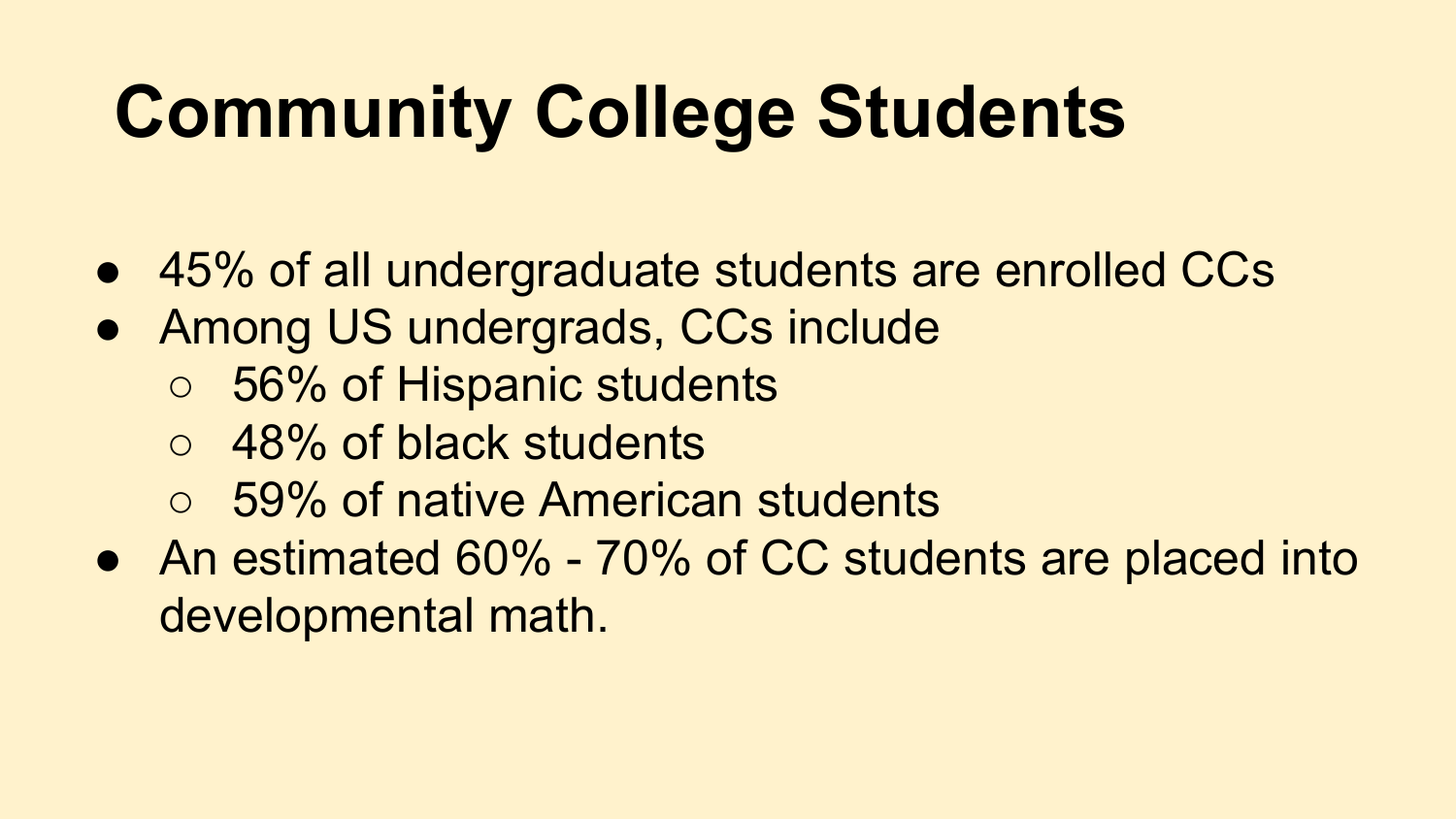#### **Financial Constraints**

- One in three CC students have family income less than \$20,000, putting them near or below the poverty line.
- 69% of CC students work while in college, with 33% working 35 or more hours per week.
- Only 2% of CC students receive any Federal Work Study aid, compared to 25% of students at private fouryear colleges.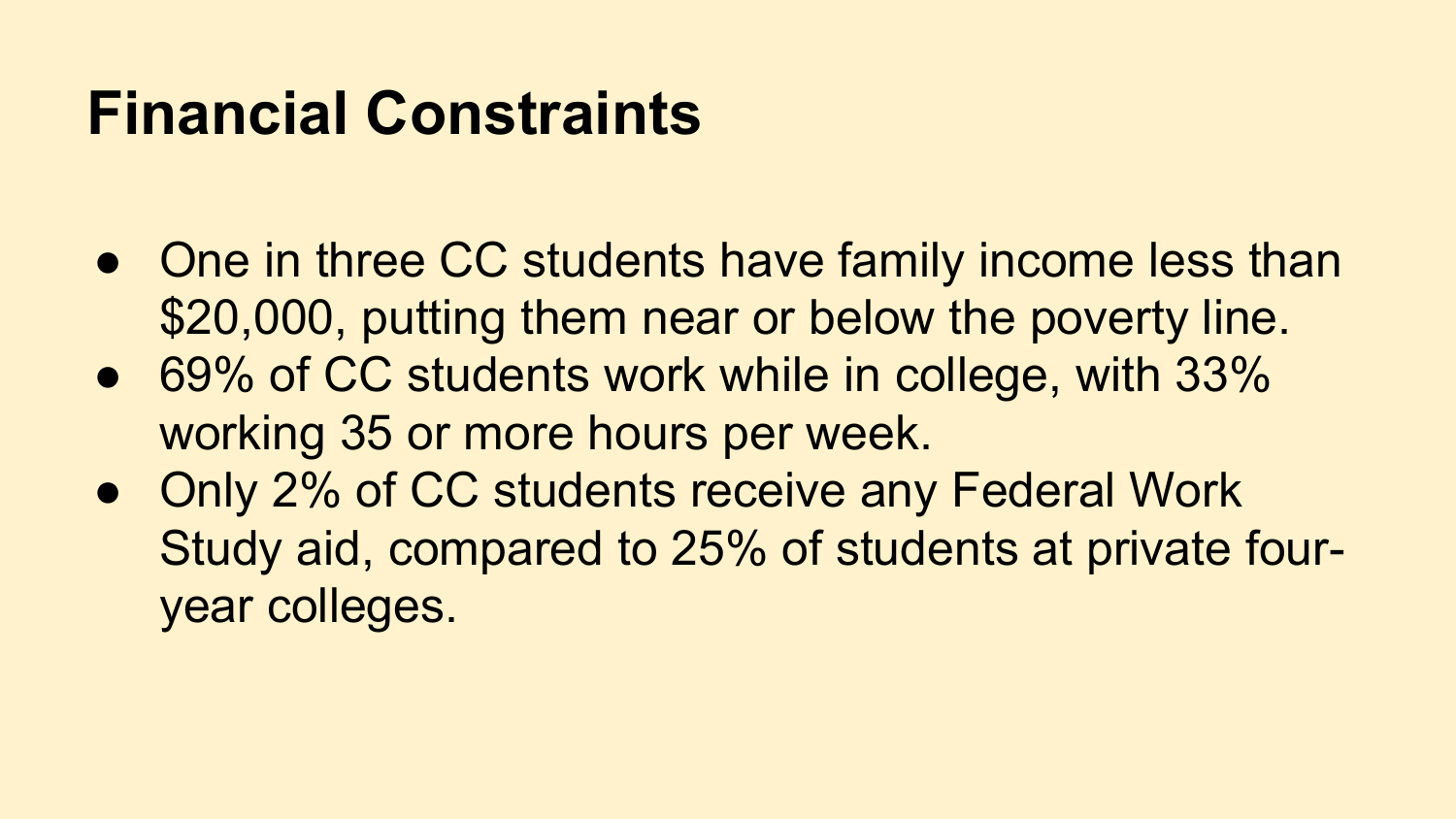#### **Bachelor Degree by age 24 and Family Income**

Pell Institute for Opportunity in Higher Education

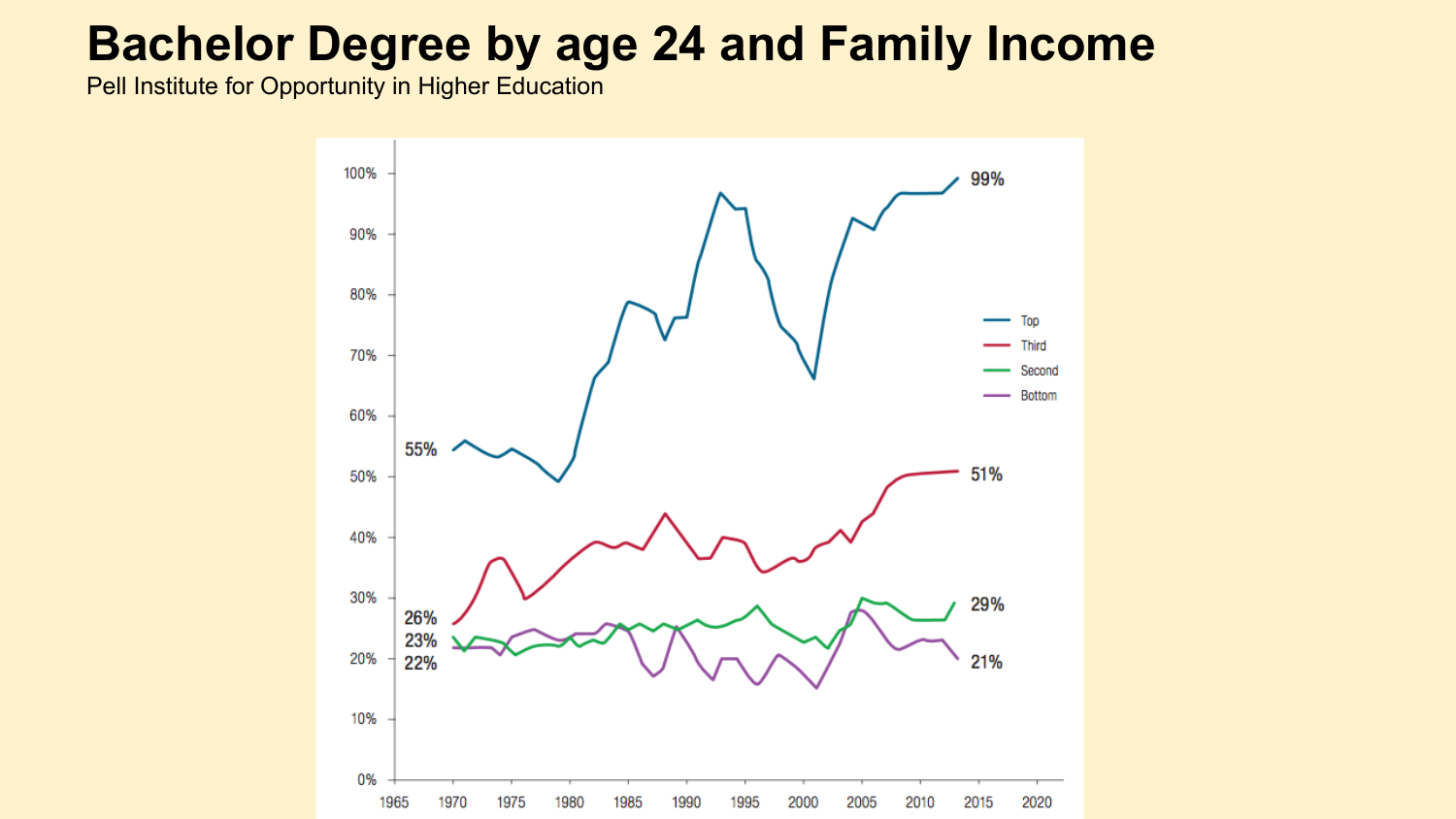#### **What is developmental mathematics?**

Math courses that do not earn credit towards a baccalaureate degree. A typical developmental math sequence looks like this:

- 1. Arithmetic and/or Prealgebra
- 2. Elementary Algebra
- 3. Intermediate Algebra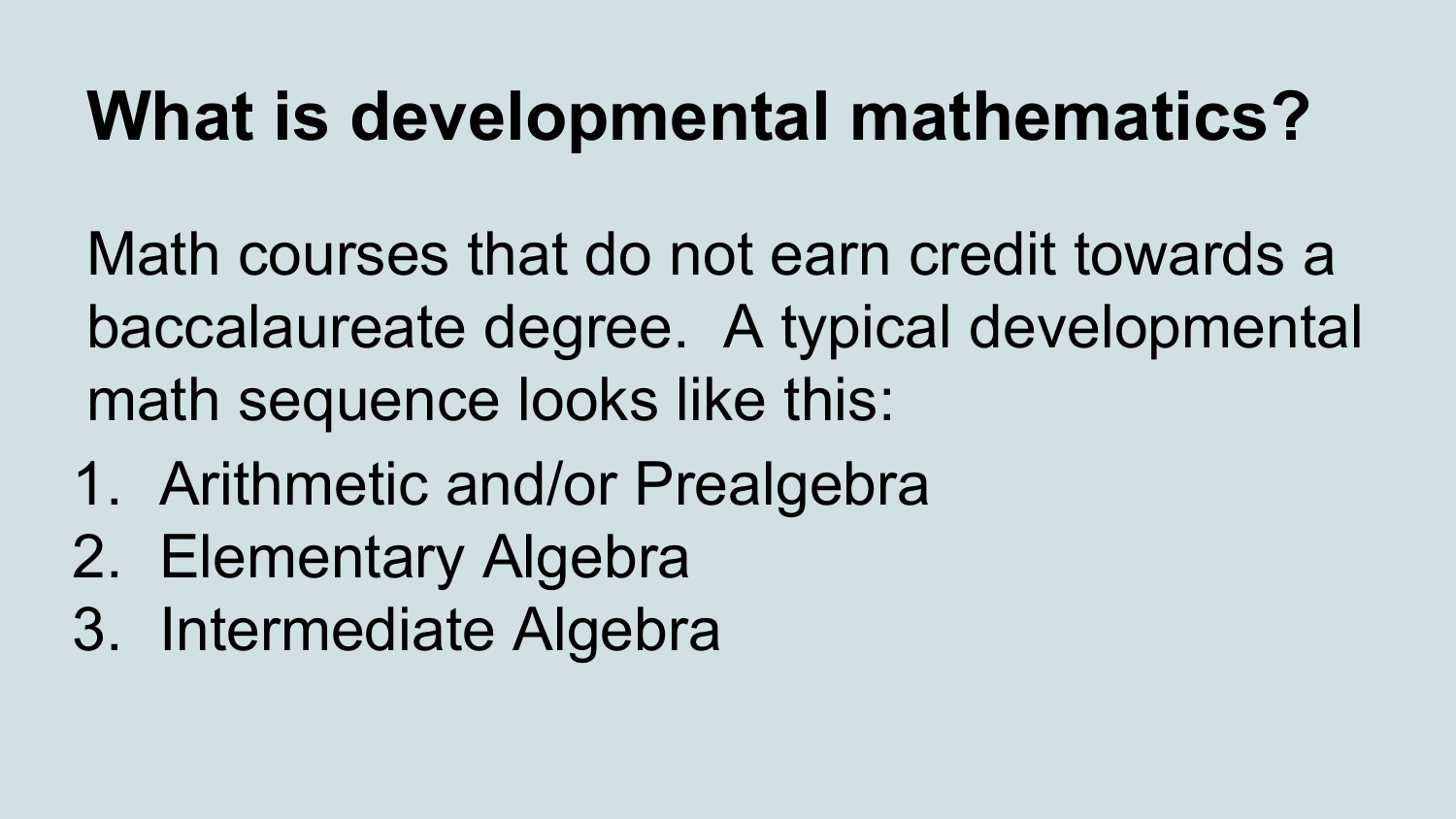### **"Toward what ends?"**

Students who are placed into developmental math may take some or all of the sequence for various reasons:

- As preparation for a credit-bearing course
- As the "critical thinking" breadth requirement
- To satisfy gateway prerequisites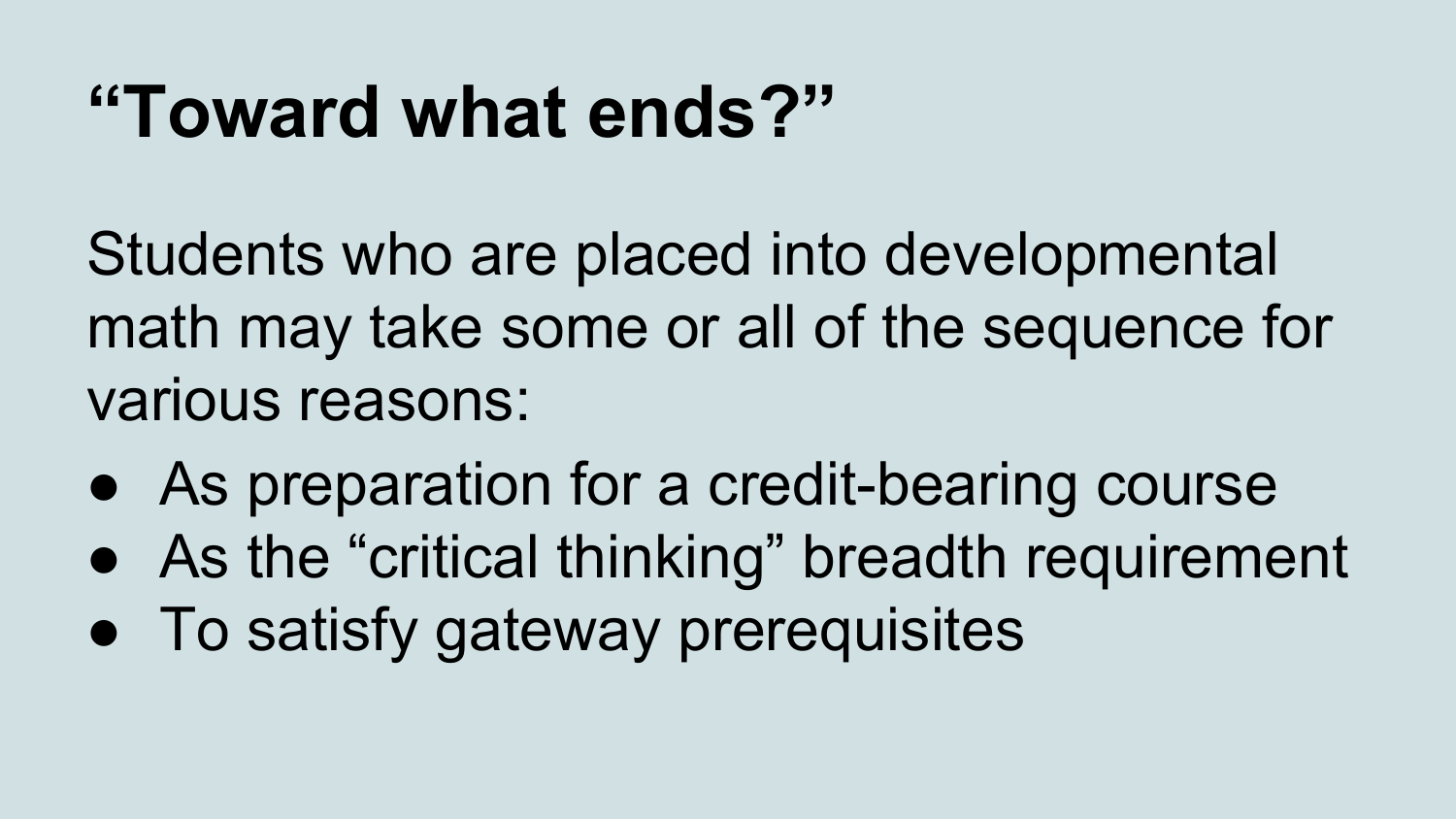### **Transfer students' success at CSU**

- 6-year graduation rates for CCC transfer students narrowly exceed native CSU students, 1989 - 2003:
- 71.2% of 2003 CCC transfer students graduated within 6 years
- 69.9% of 2003 CSU freshmen who continued for at least 3 years.

<http://asd.calstate.edu/gradrates/comparison.shtml>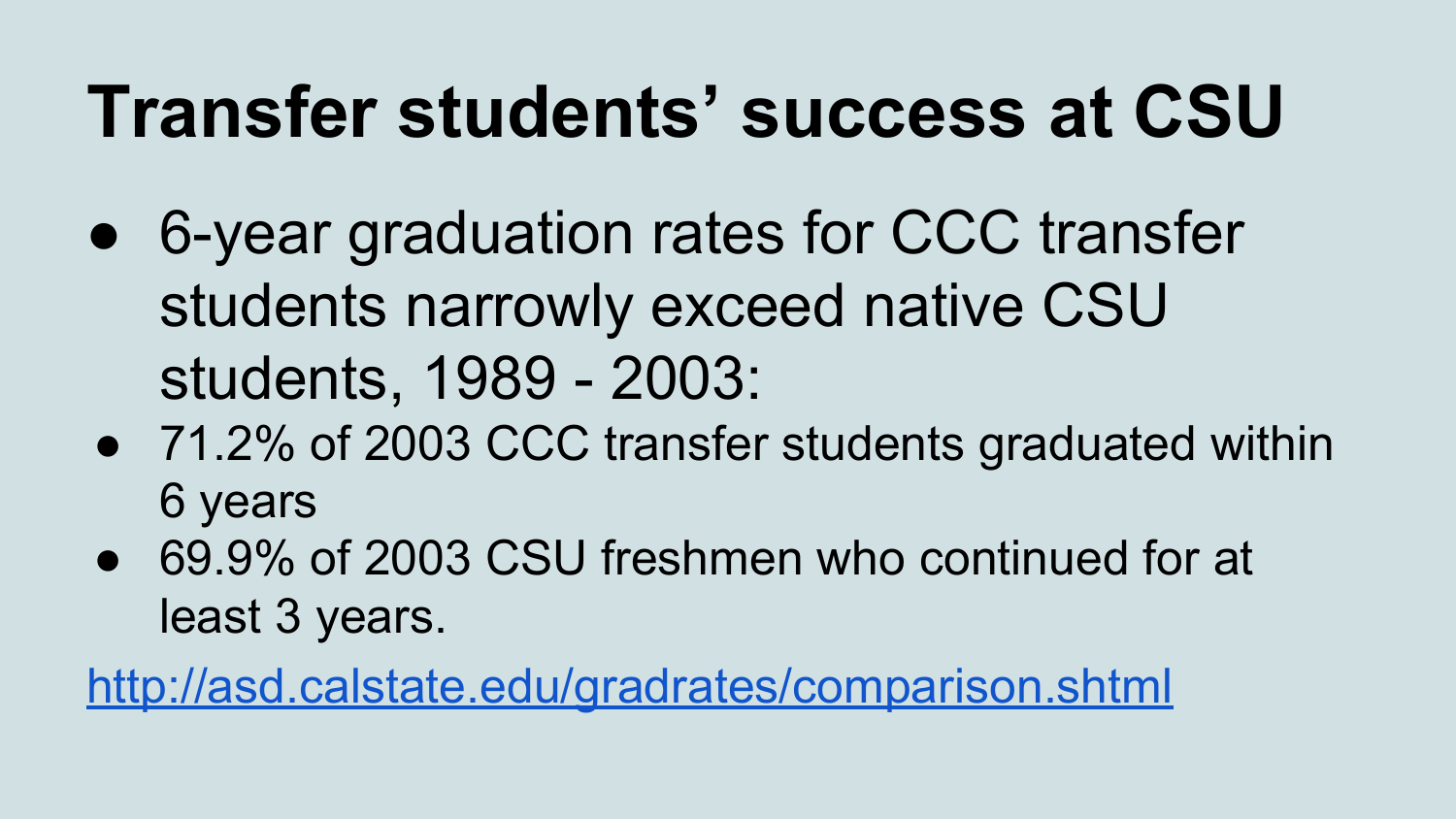#### **Transfer students' success at UC**

6-year graduation rates for CCC transfer students exceed native UC students:

- The "four-year after transfer" rate for CCC transfer students is 86%
- The six-year rate for native students is 83%

<http://accountability.universityofcalifornia.edu/index/chapter/4>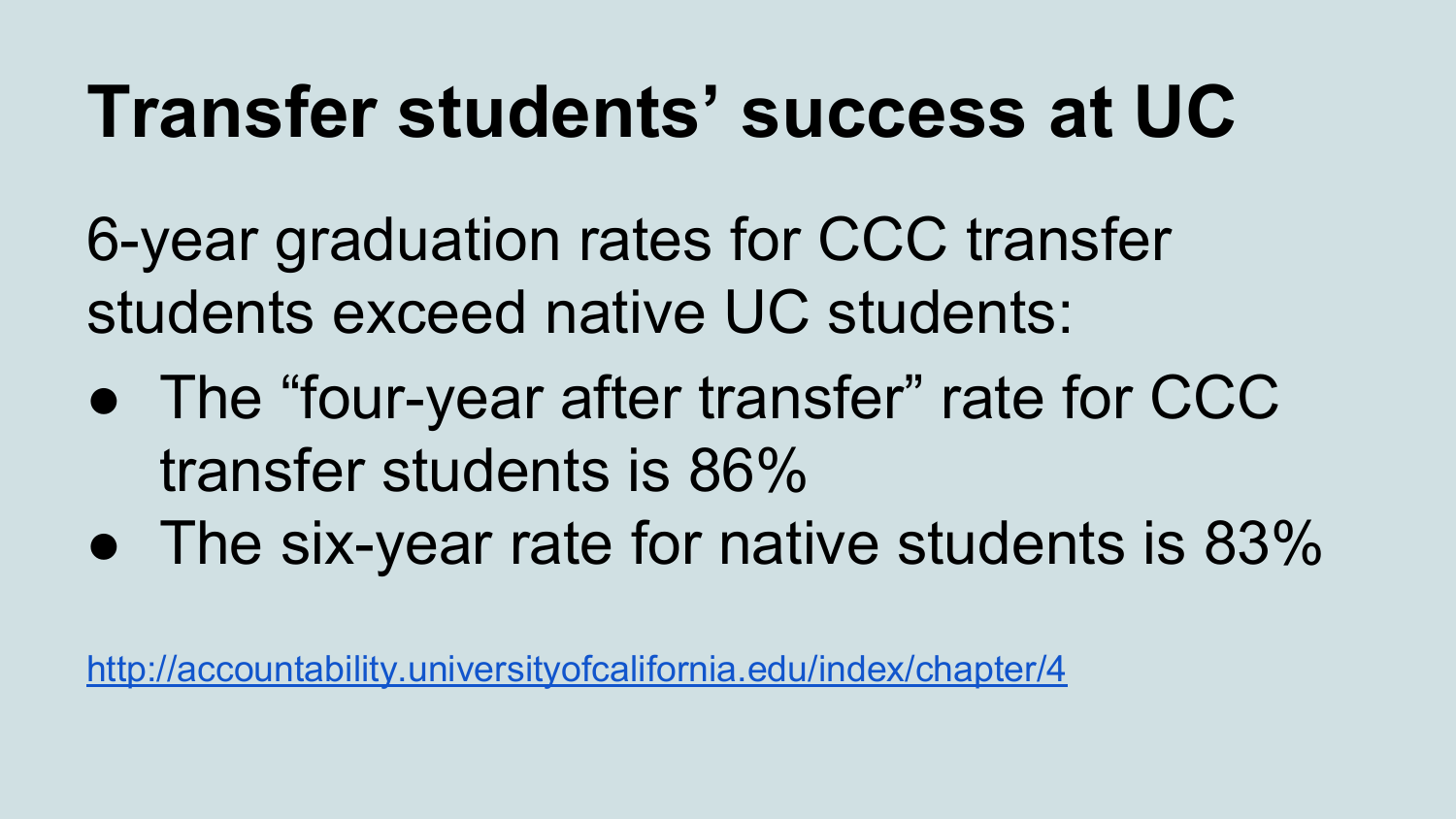# **Policy Issues Facing CC's**

- **1. Intermediate Algebra and alternative pathways**
- **2. Common Core State Standards in Math**
- **3. Money**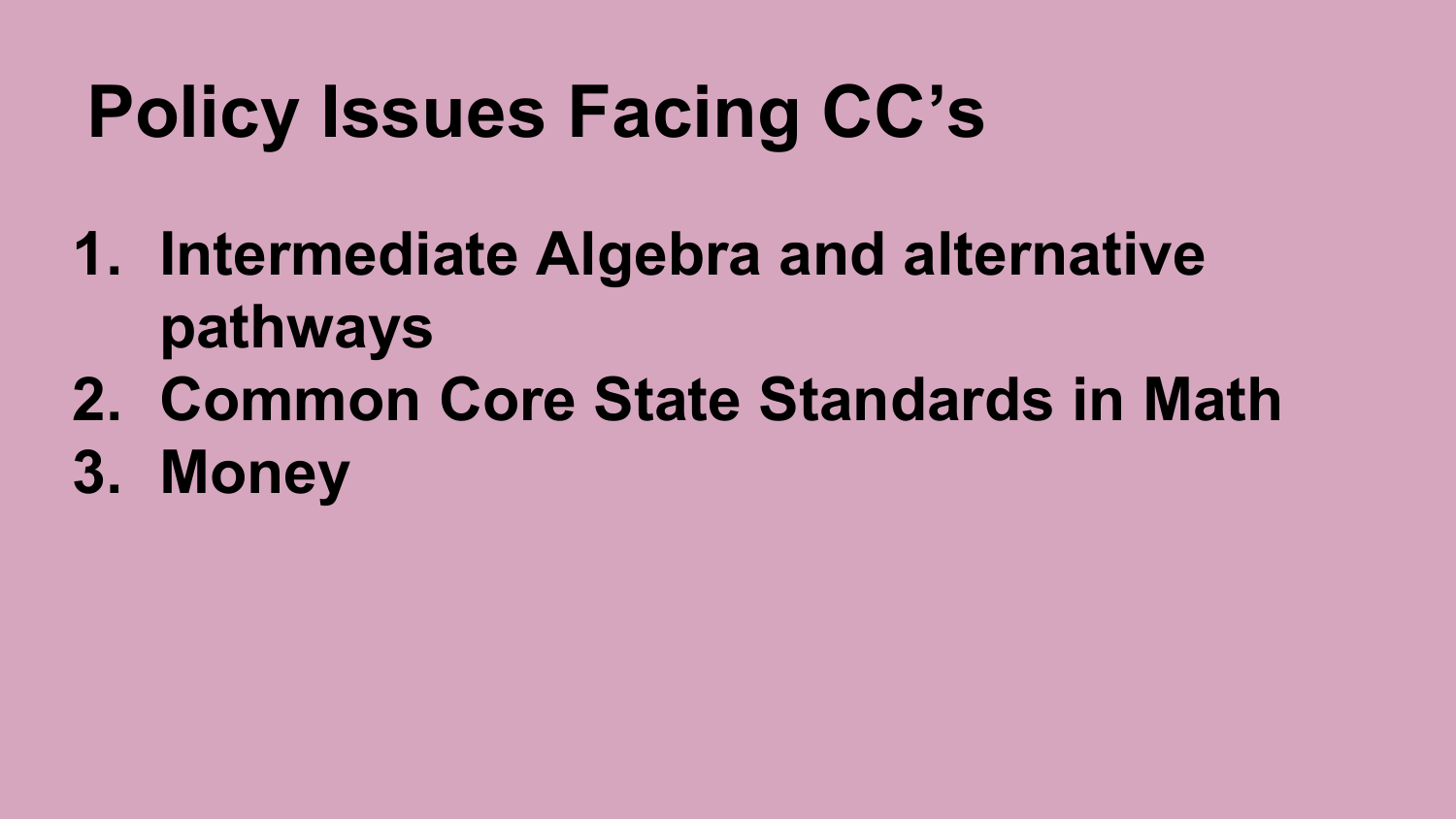# **Policy Issue #1: Intermediate Algebra vs Alternative Pathways**

CCs are caught between:

- demands to move more students through the pipeline by creating alternative pathways, and
- resistance from institutions to accept alternative pathways.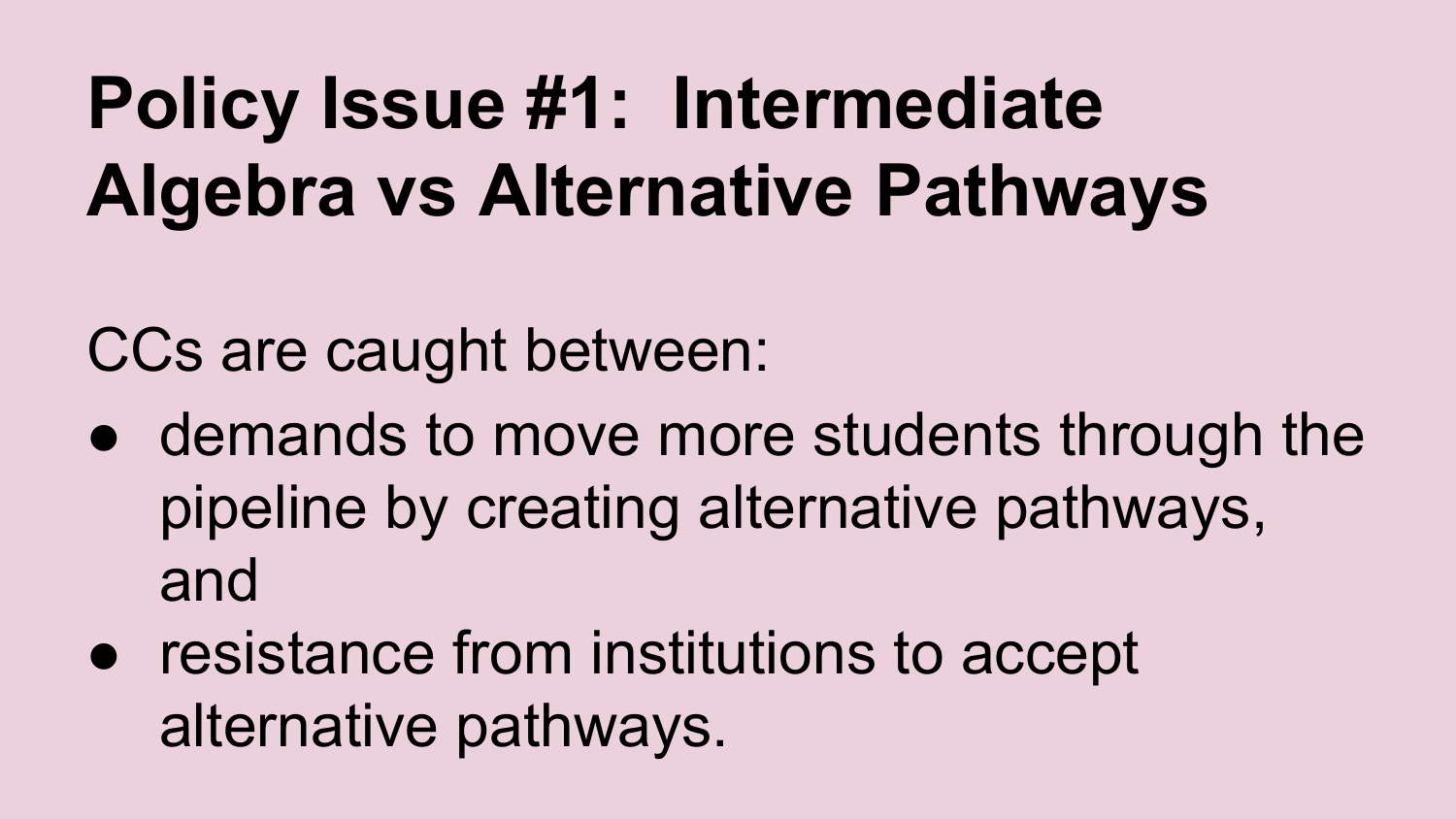Faculty outside math (where most of these students are headed) often don't know the content of Intermediate Algebra and whether it is relevant to their disciplines.

- Graphing systems of linear inequalities
- Polynomial division
- Rationalizing denominators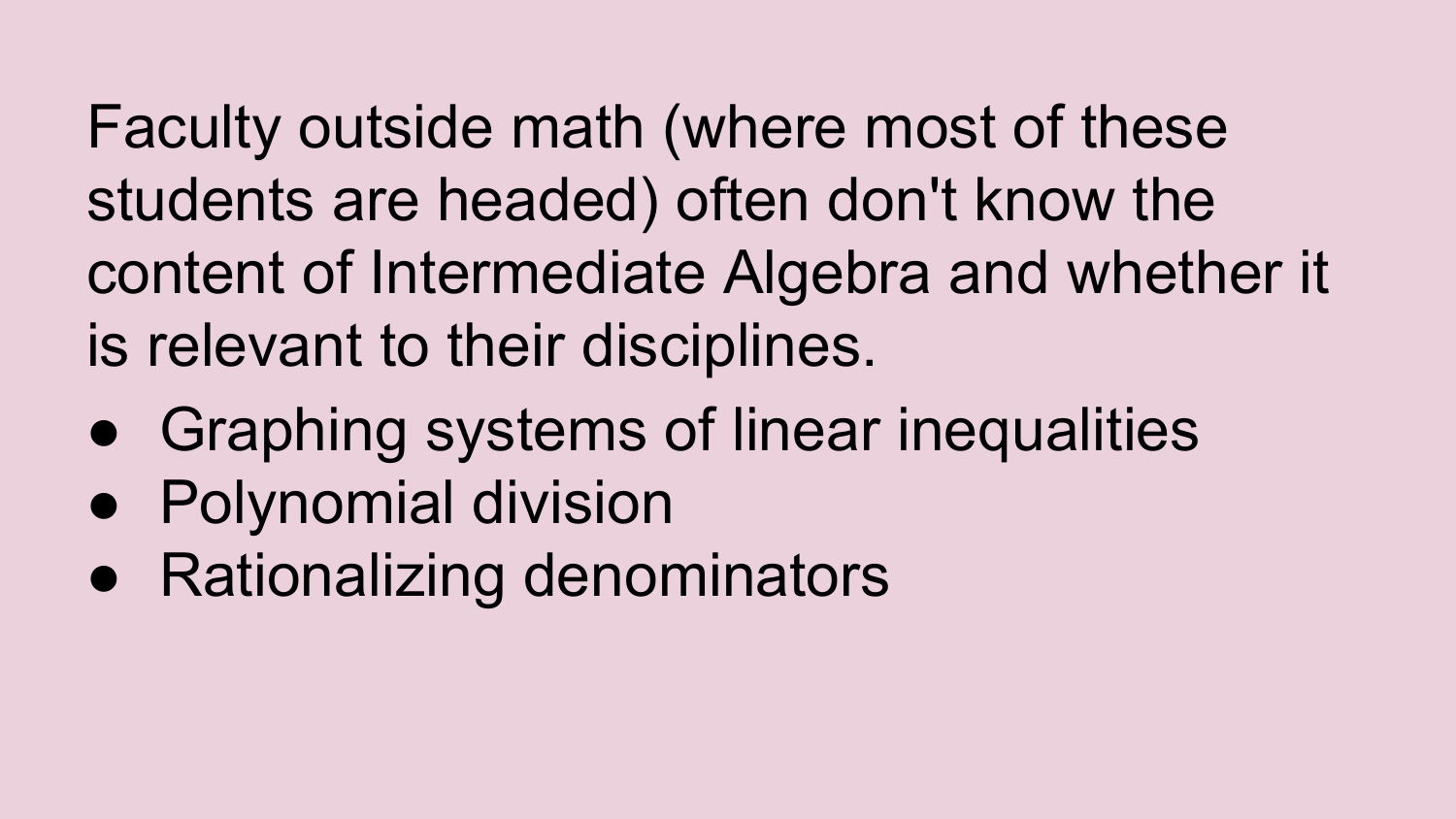There is a feeling at many 4-year institutions that if you don't require Intermediate Algebra as a prerequisite, then you are not a respectable institution:

"I believe that anyone who cannot pass a fairly rigorous intermediate algebra course should not get a BA degree, pure and simple."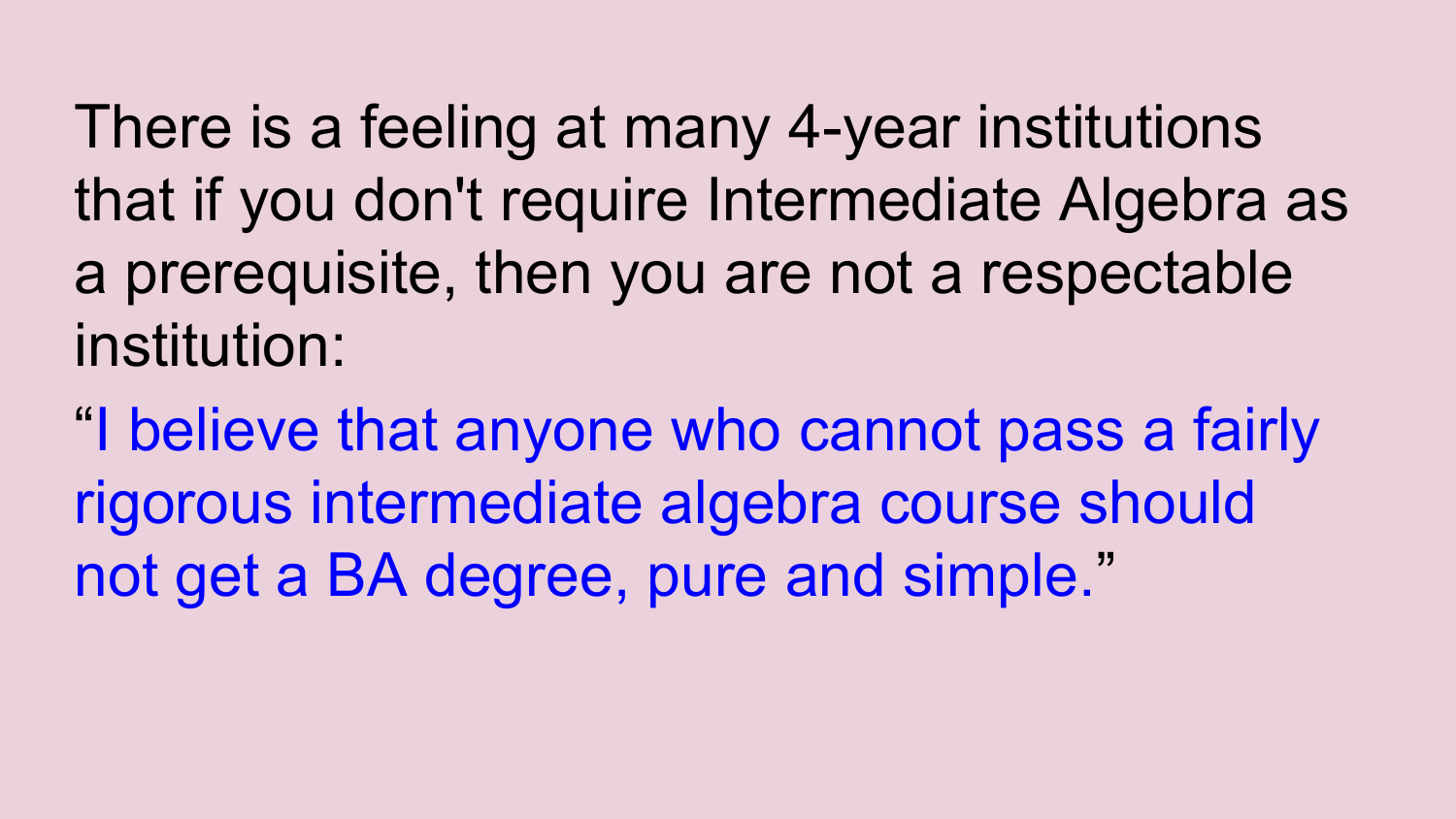### **Policy Issue #2: Common Core State Standards in Math**

The UC Board of Admissions and Relations with Schools (BOARS) states that the CCSSM college-ready standards should be prerequisite to any course that receives UC credit.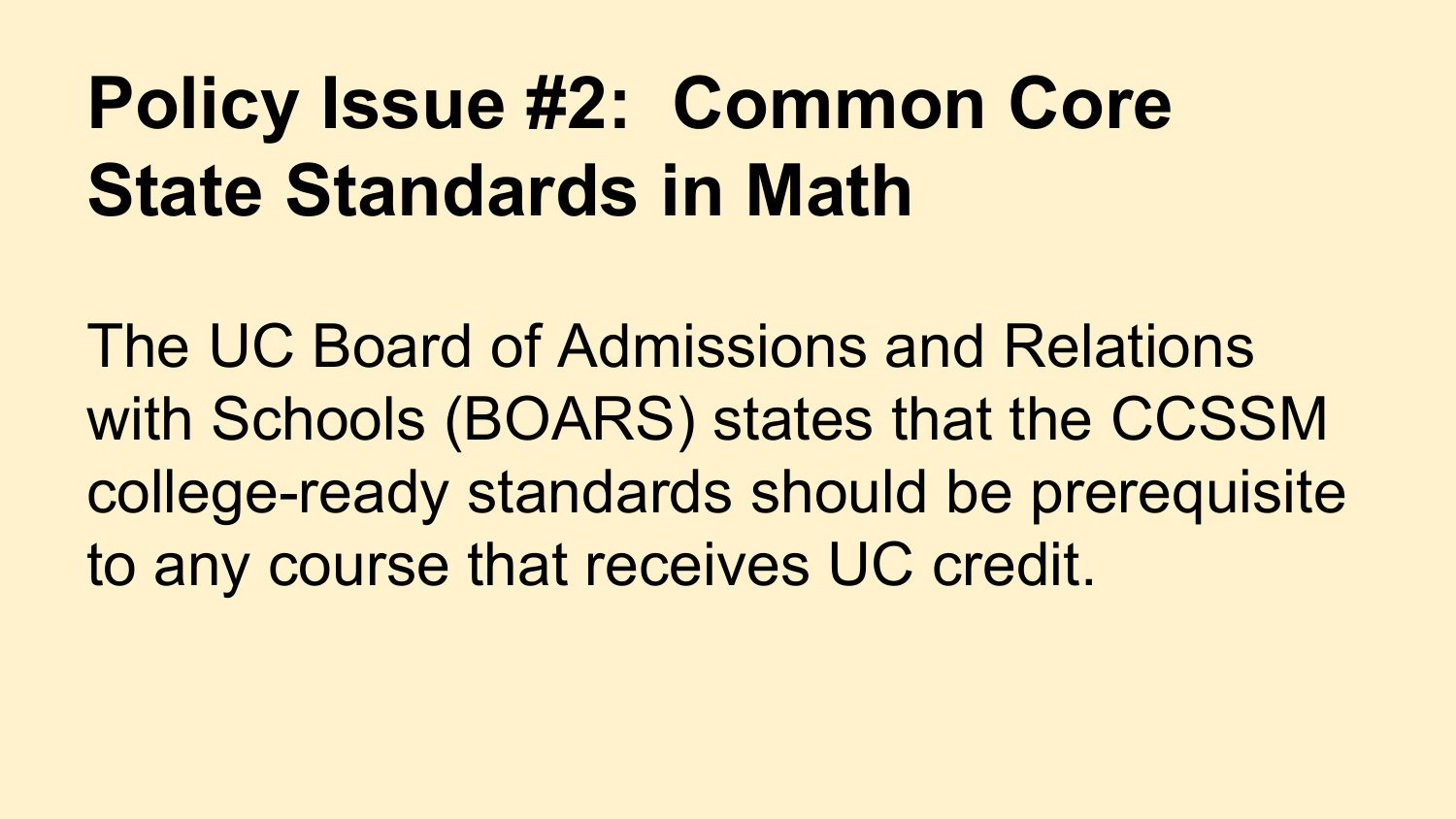Standards for **ALL** High School students include topics currently in CC courses that receive college credit:

- derivation of the equation of a parabola given a focus and directrix
- 6 trig functions of real numbers
- proof and use of the identity  $sin^2\theta + cos^2\theta = 1$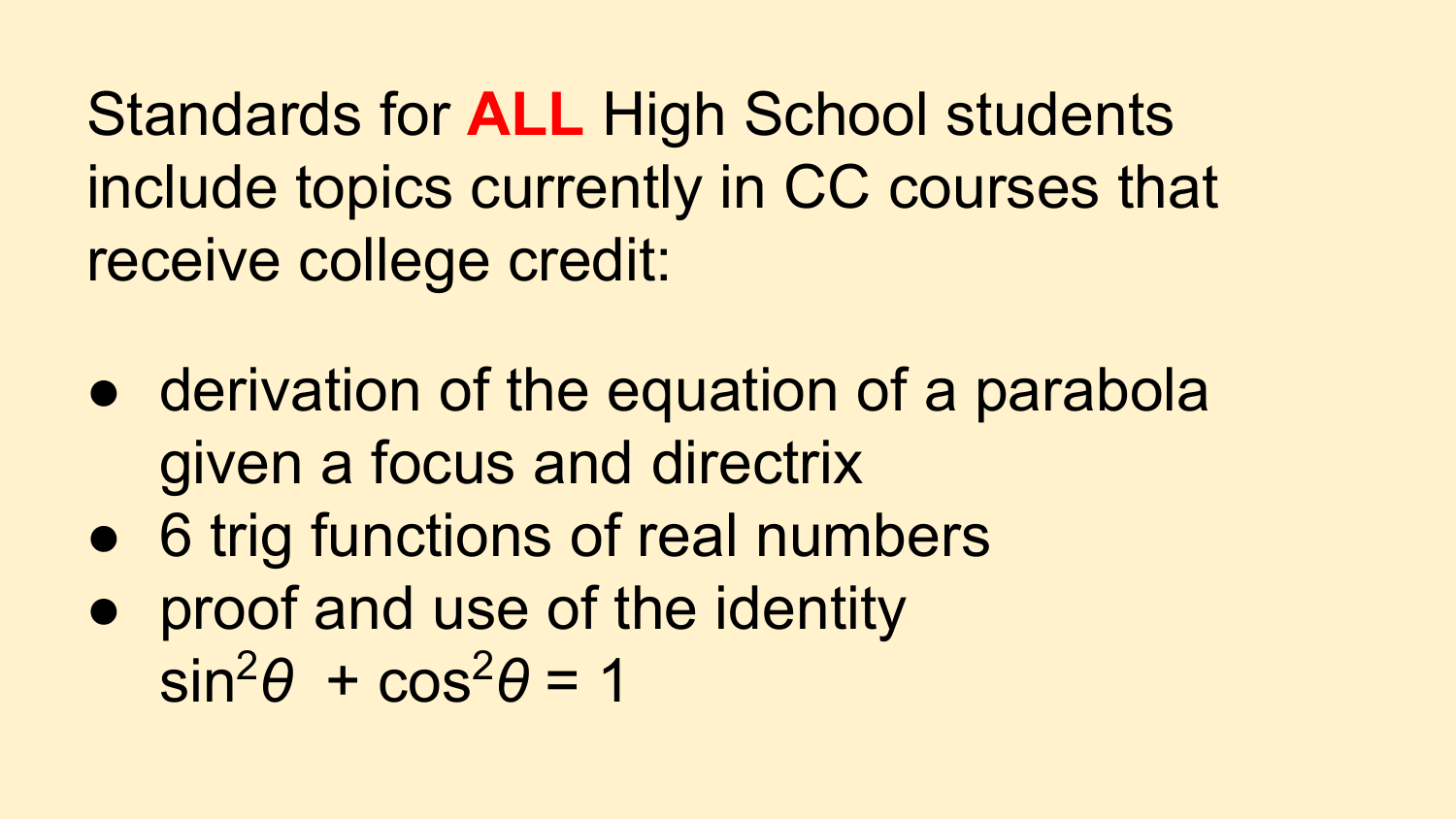Including the content of the standard introductory statistics course:

- sample spaces
- independent events
- conditional probability
- permutations and combinations
- simulations
- using probability to make decisions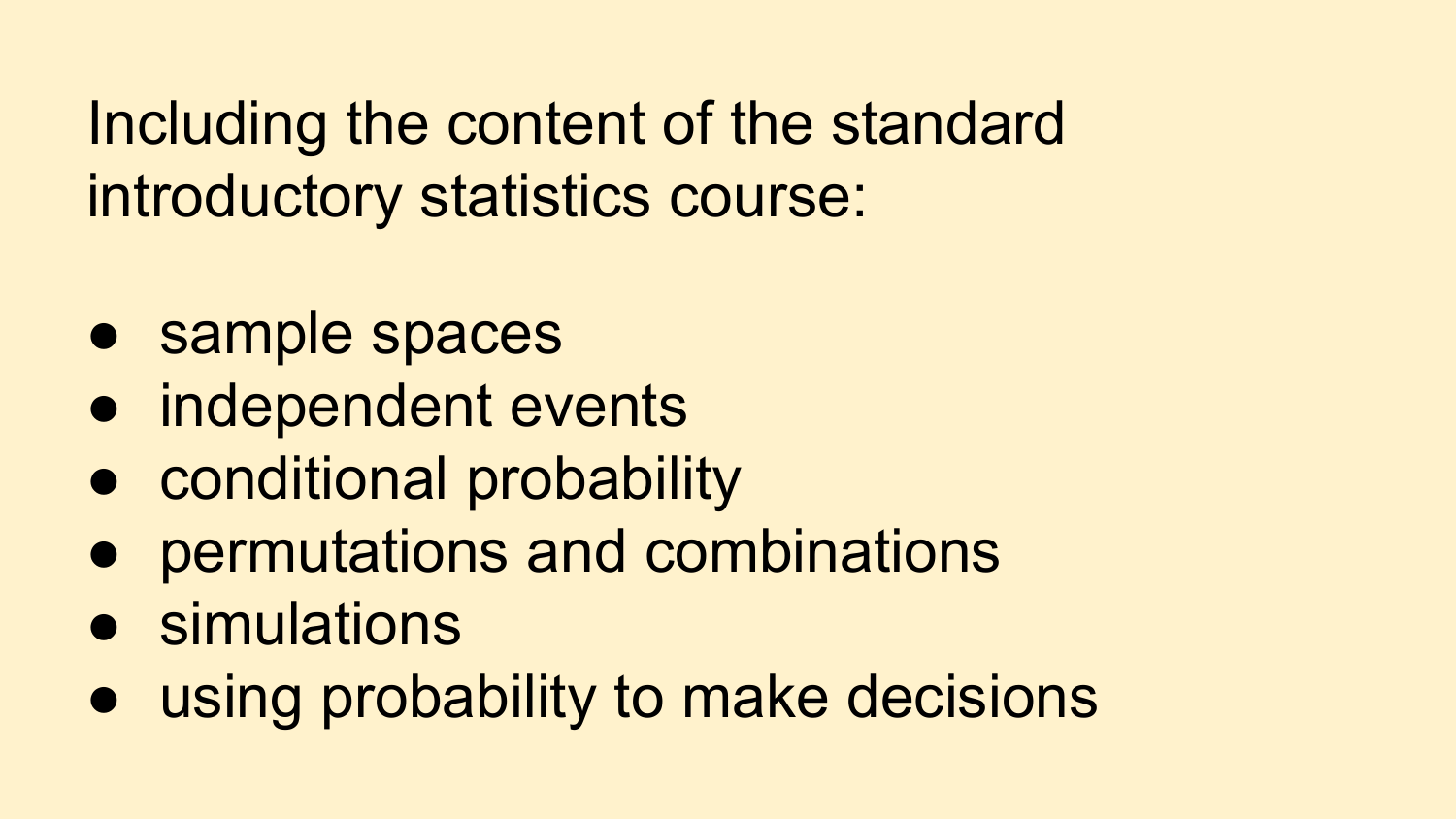#### **Creating new courses**

Changes in the high school curriculum will require CC's to revise old courses and create new ones.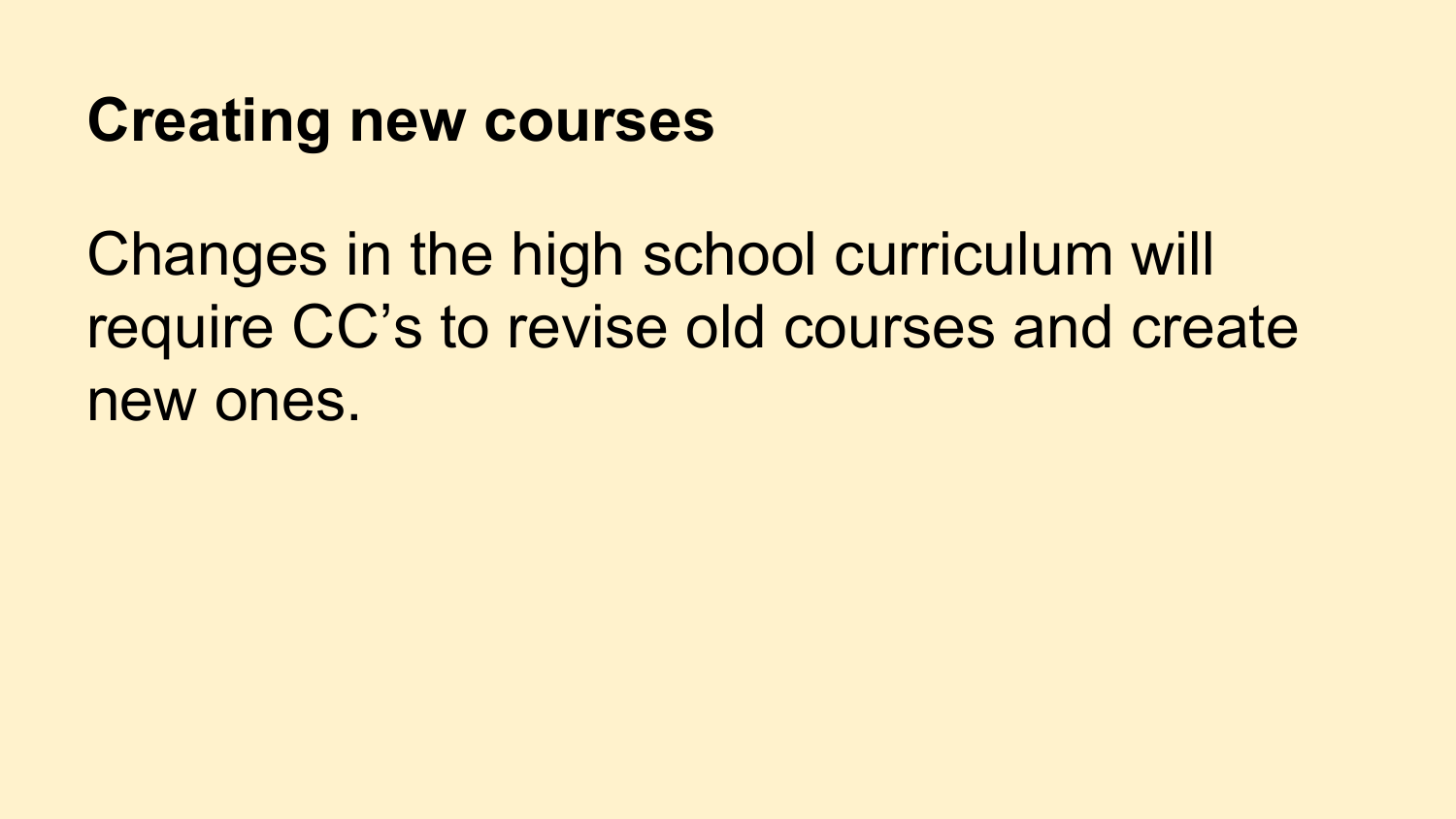#### **Articulation**

There is a lengthy timeline required to get new CC courses articulated at the 4-year schools.

(Pierce College requires at least 2 years to approve a course after the course outline is submitted, and articulation from the UC can take another 3 years or longer.)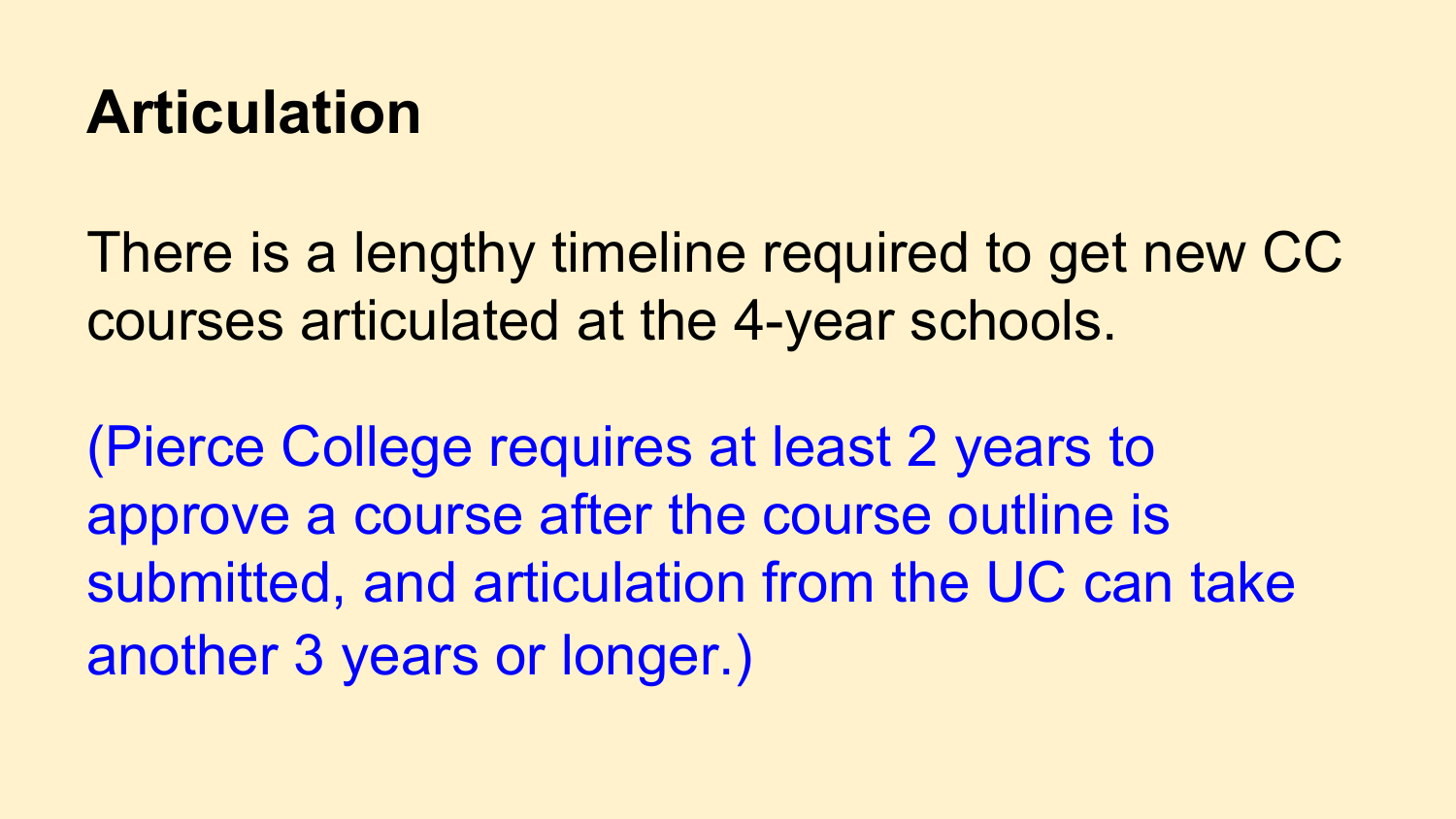#### **Appropriate content?**

It's not clear that all the Common Core standards required of all students are appropriate for the majority of CC students.

At Pierce College, about 75% of students placed into dev math are in non-math intensive disciplines.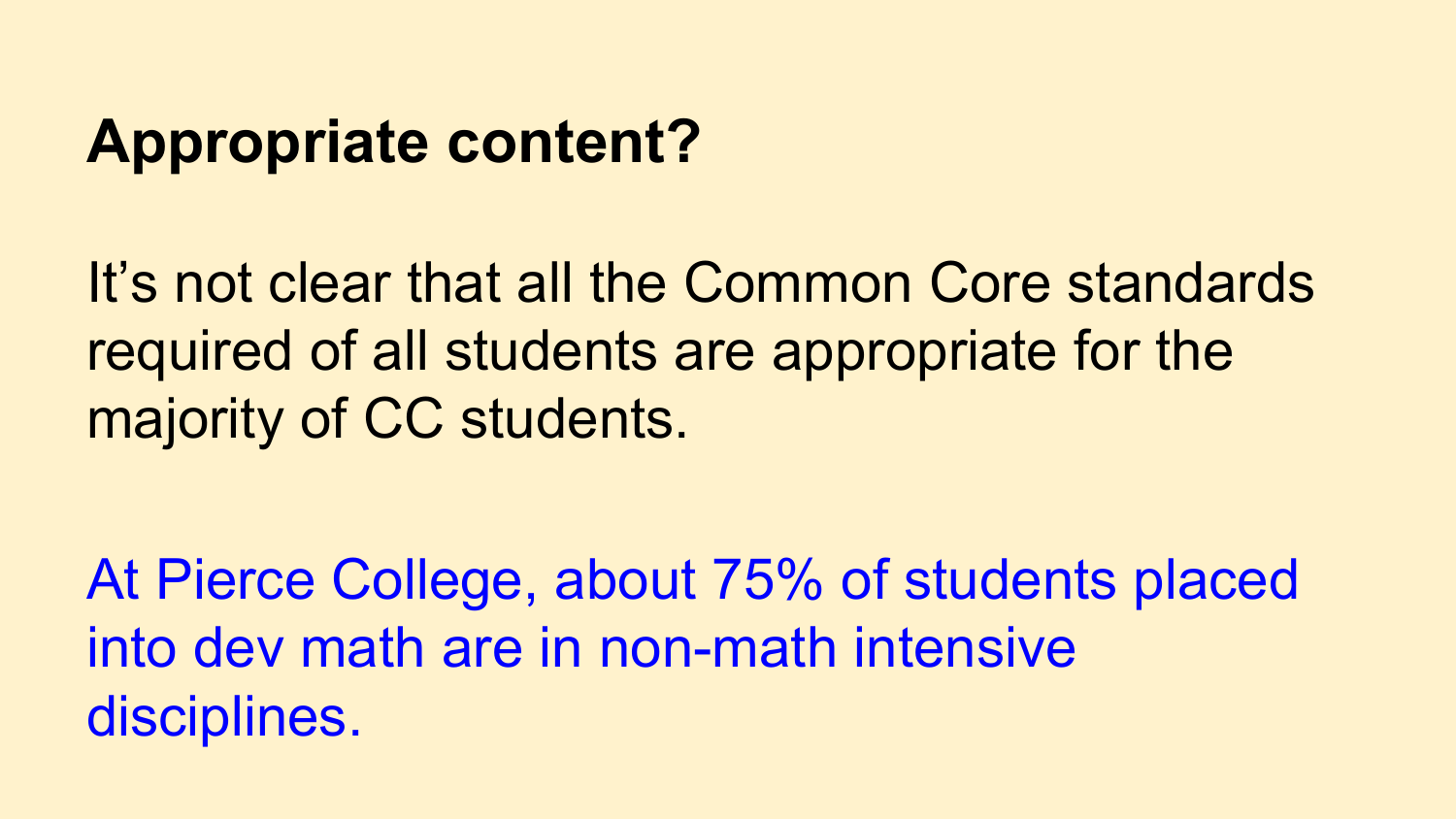### **Policy Issue #3: Money**

Some CC's have been required to eliminate all material below algebra, or to offer only noncredit (CC credit) developmental courses.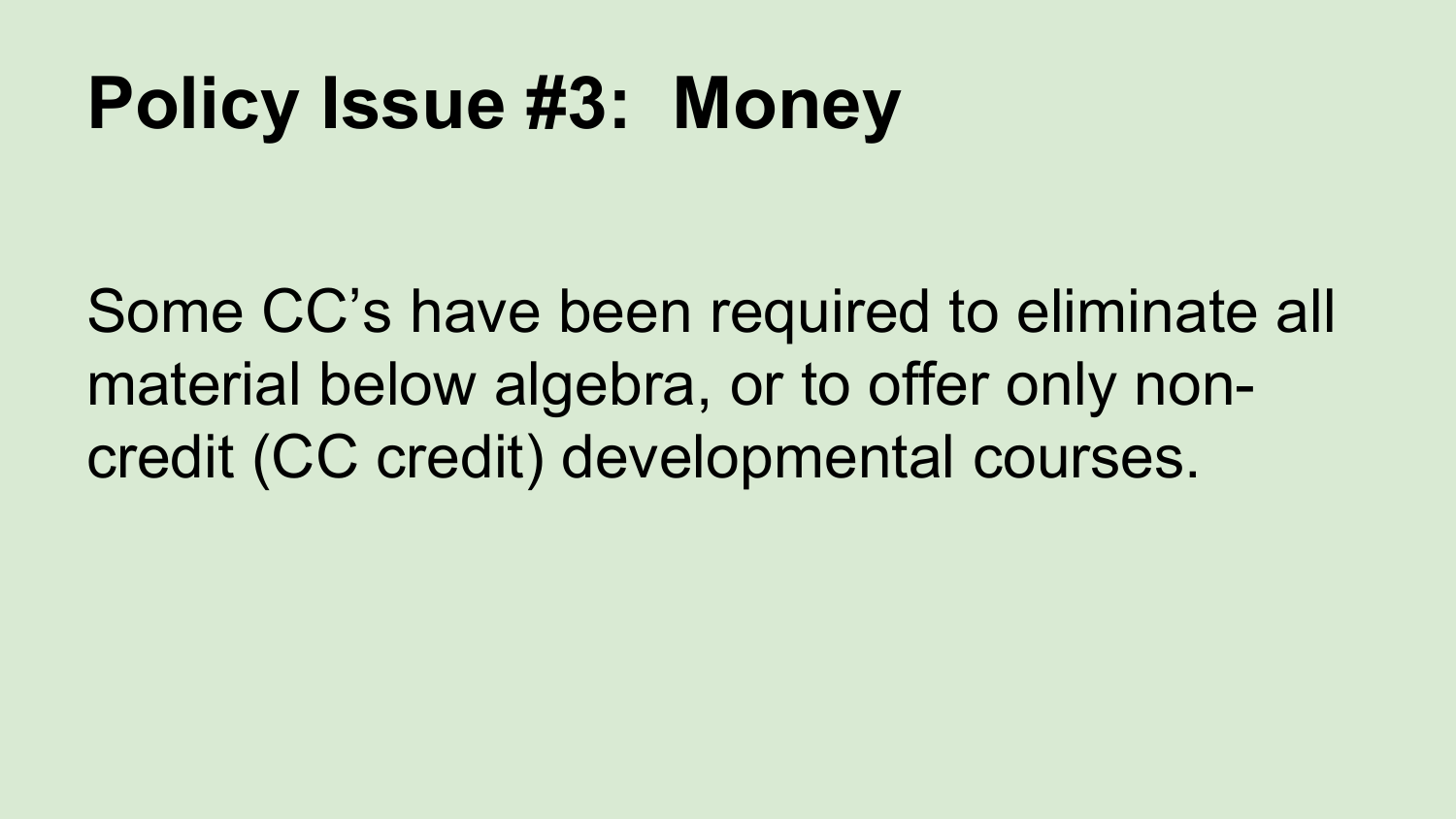Resources are spread thin among many sections of developmental courses. Large classes and pedagogical styles ill-suited to developmental students are common.

Which leads us to ...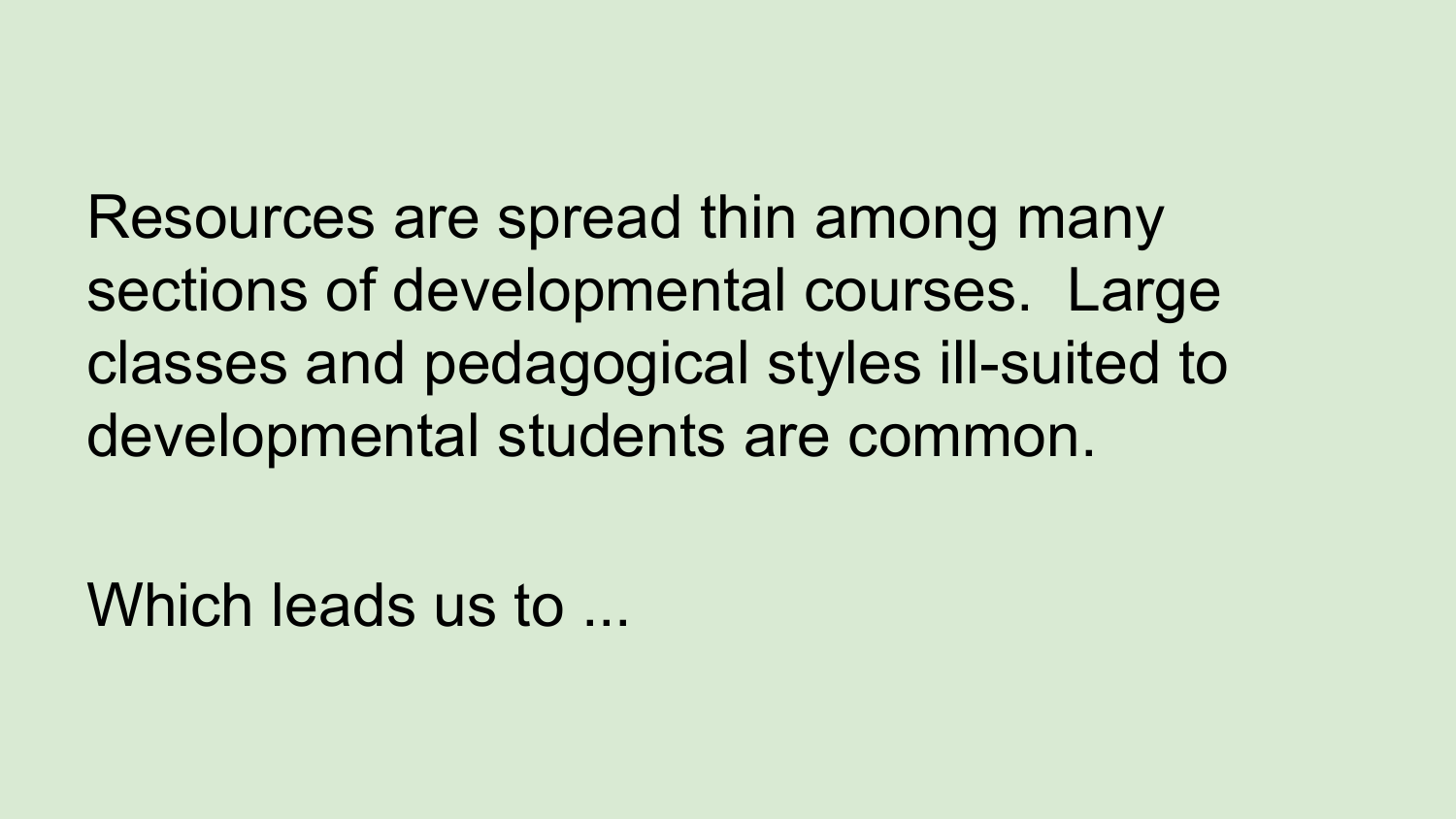### **Curricular Issues**

- **1. All Algebra All the Time**
- **2. Defining Appropriate Content**
- **3. Inadequate Support**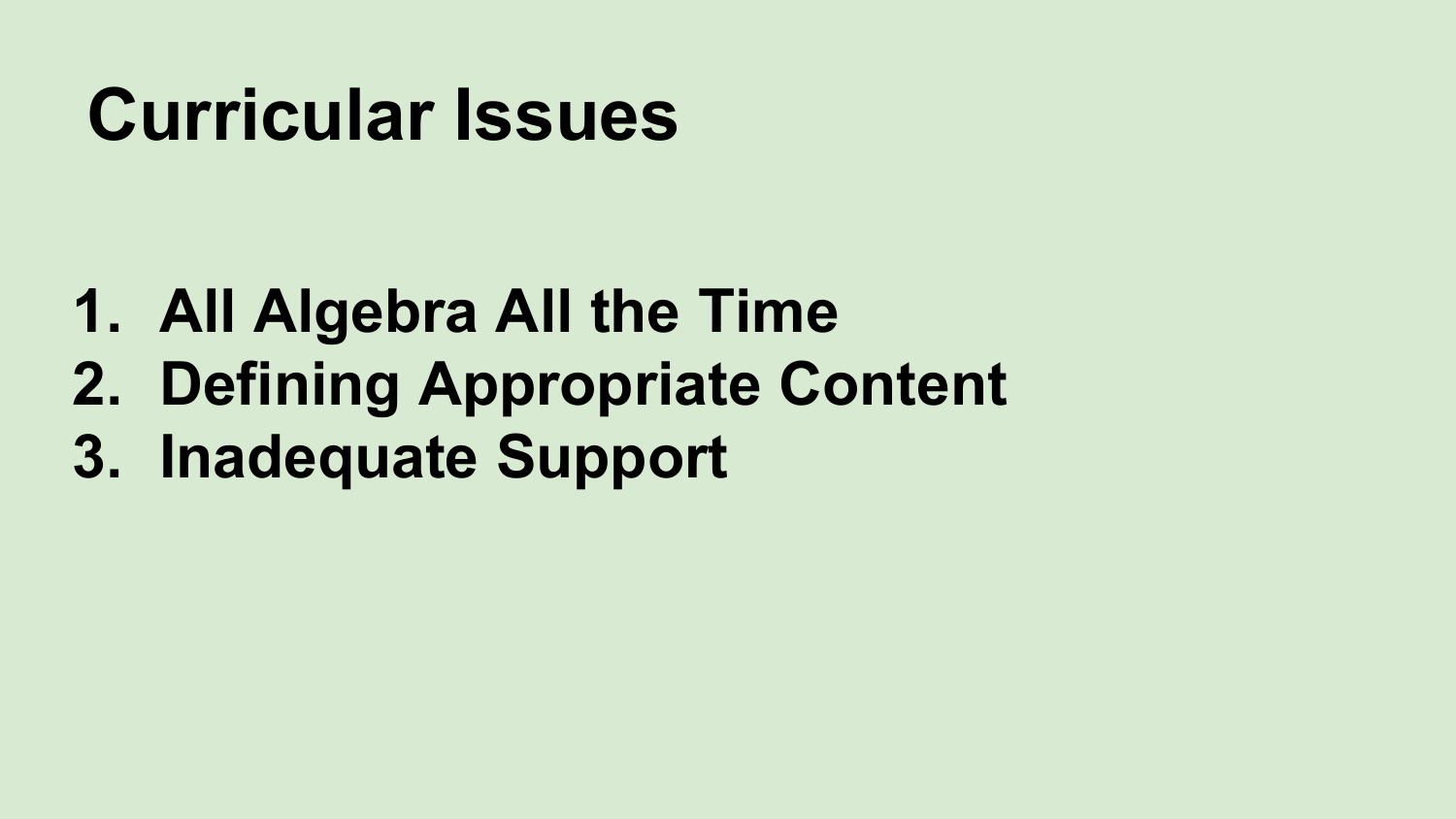## **Curricular Issue #1: All Algebra All the Time**

The typical math sequence at a CC is heavily algebra-dependent and aimed toward calculus.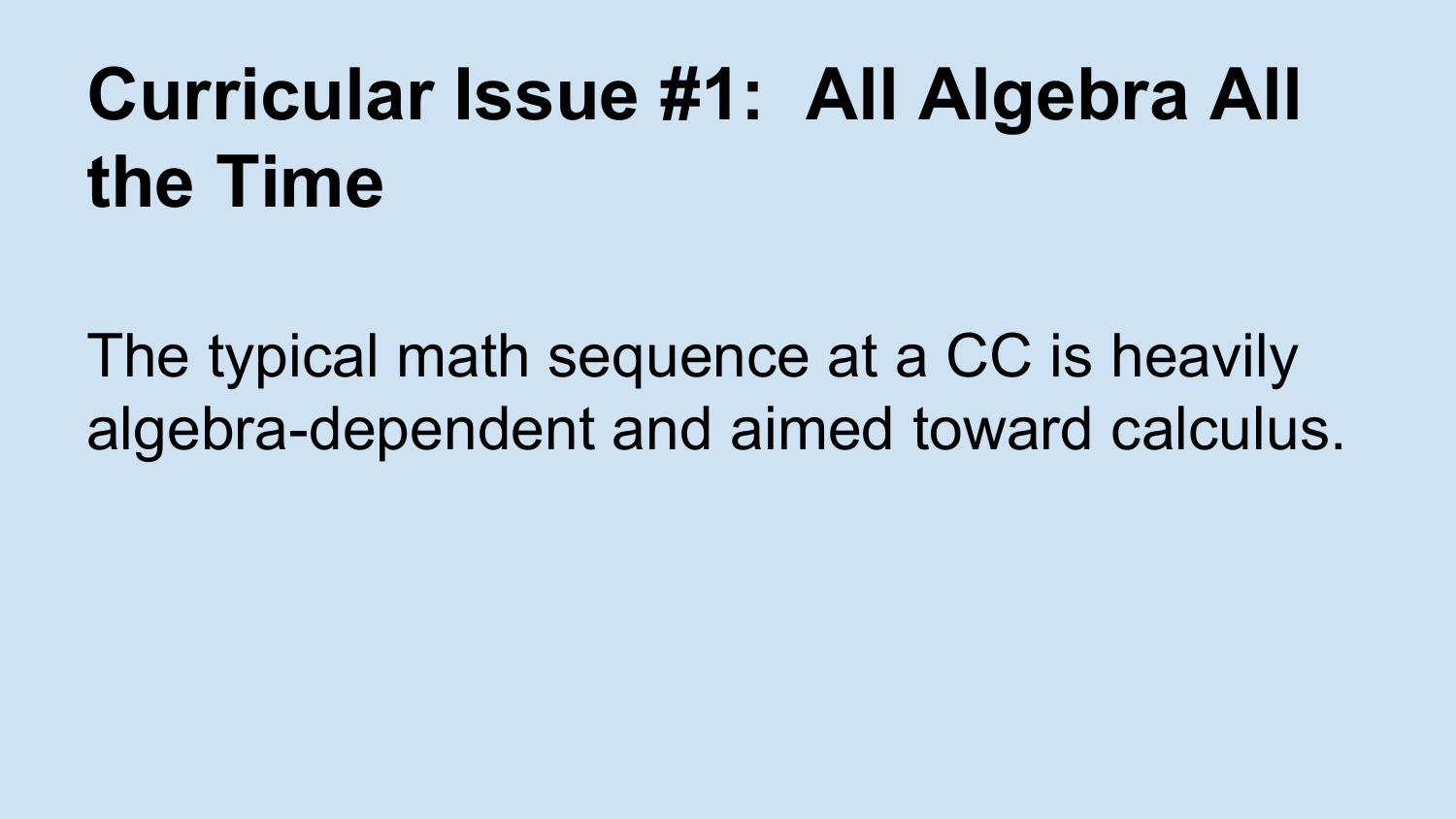Intermediate Algebra is the gateway course for almost all students, STEM or non-STEM, but contains many topics not relevant for non-STEM students.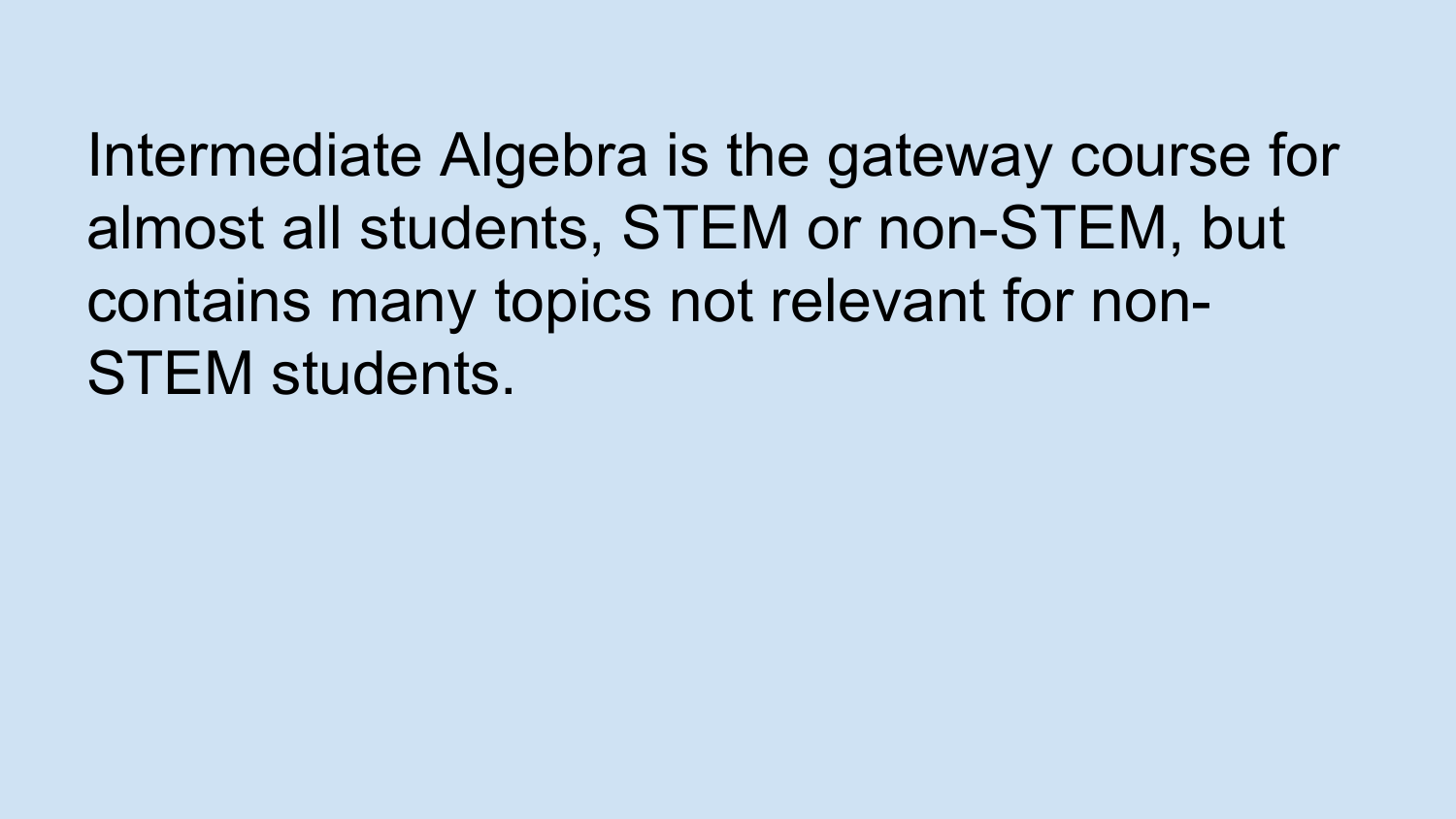Attempts to detach statistics from the Intermediate Algebra prerequisite are meeting resistance.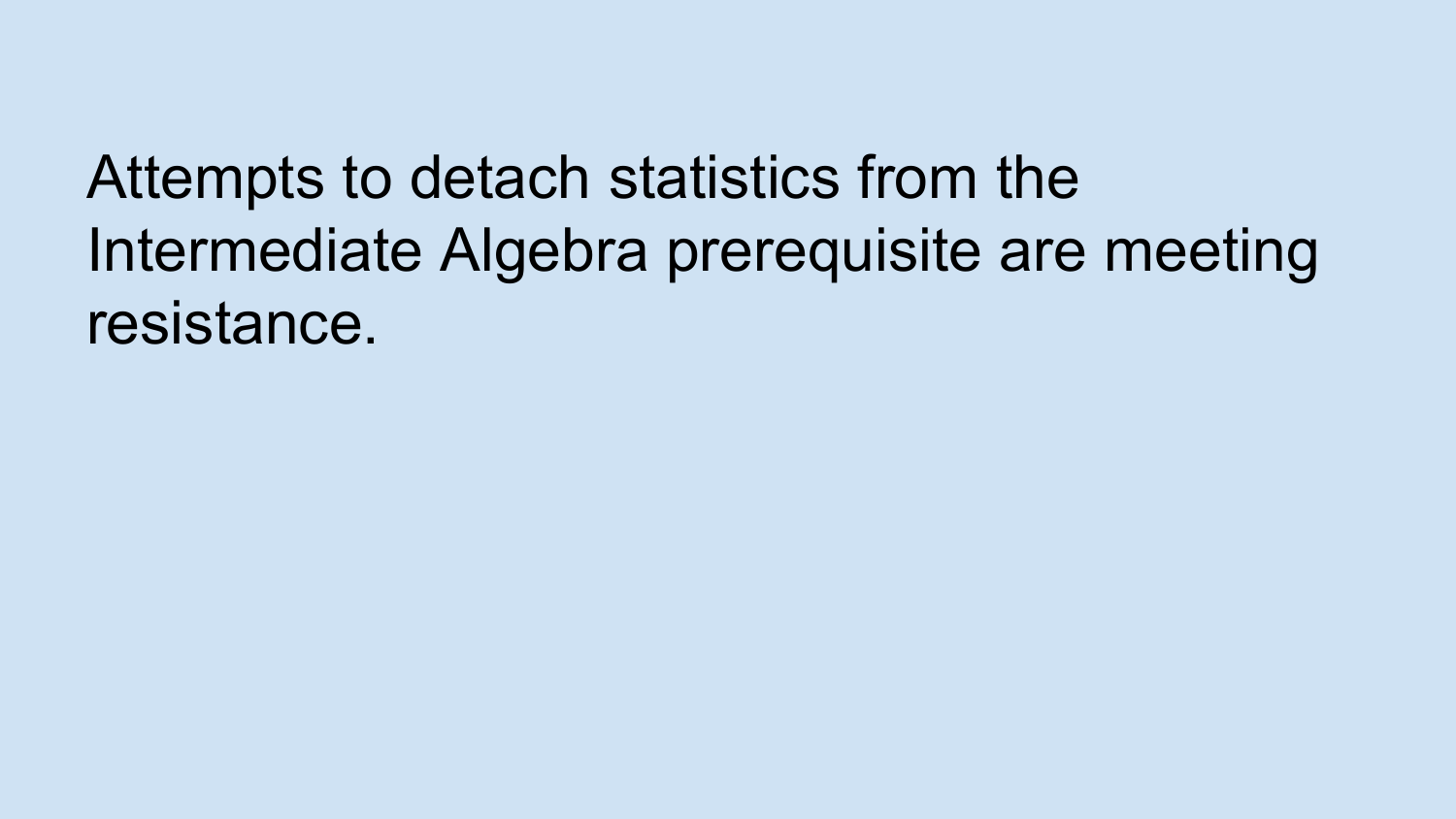If we are going to revise the developmental math sequence, we'll need to look carefully at the curriculum. It's not just a question of which topics to keep and which to discard, but the complexity level of each topic.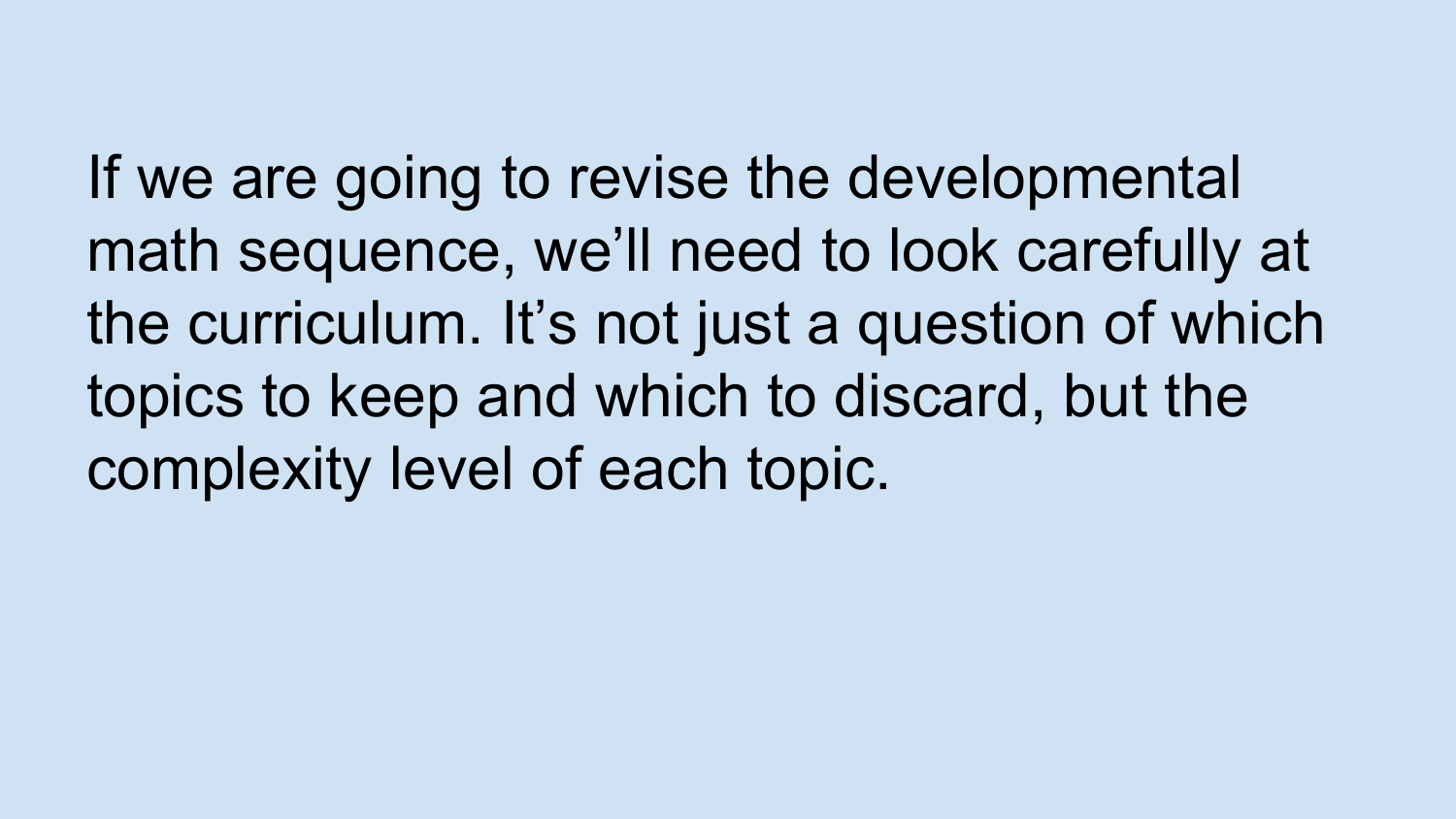# $\frac{1}{2}+\frac{1}{4}$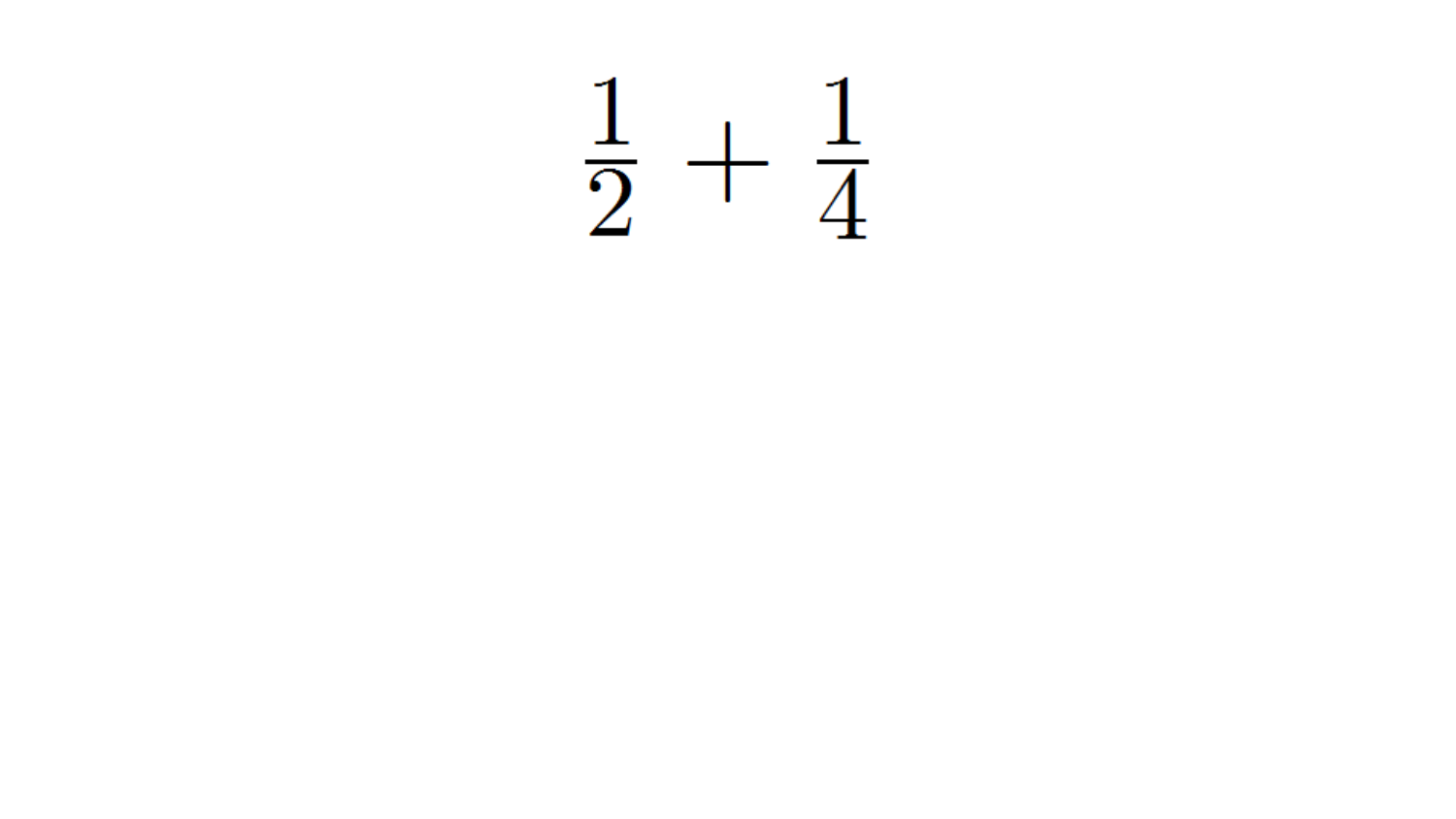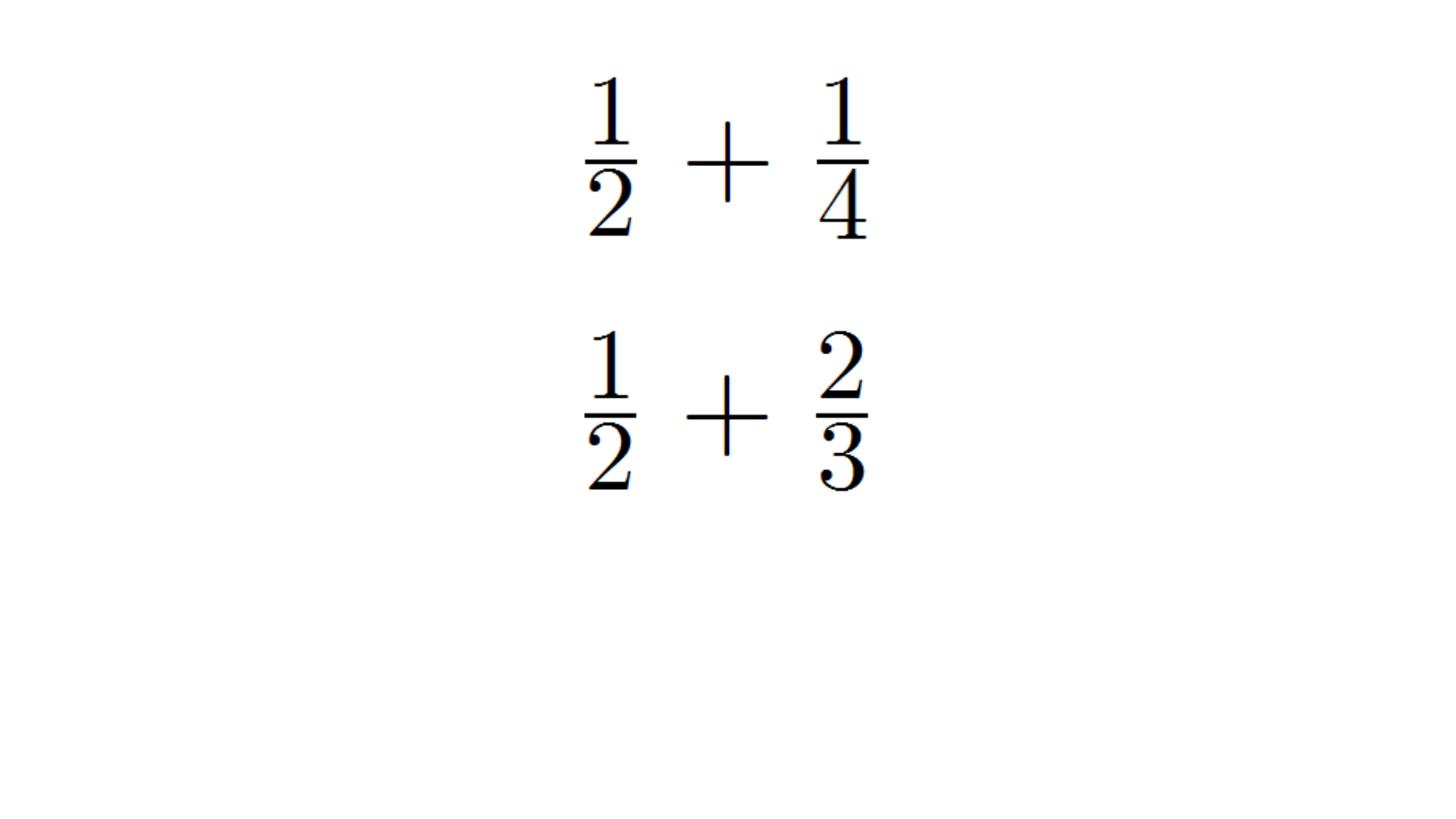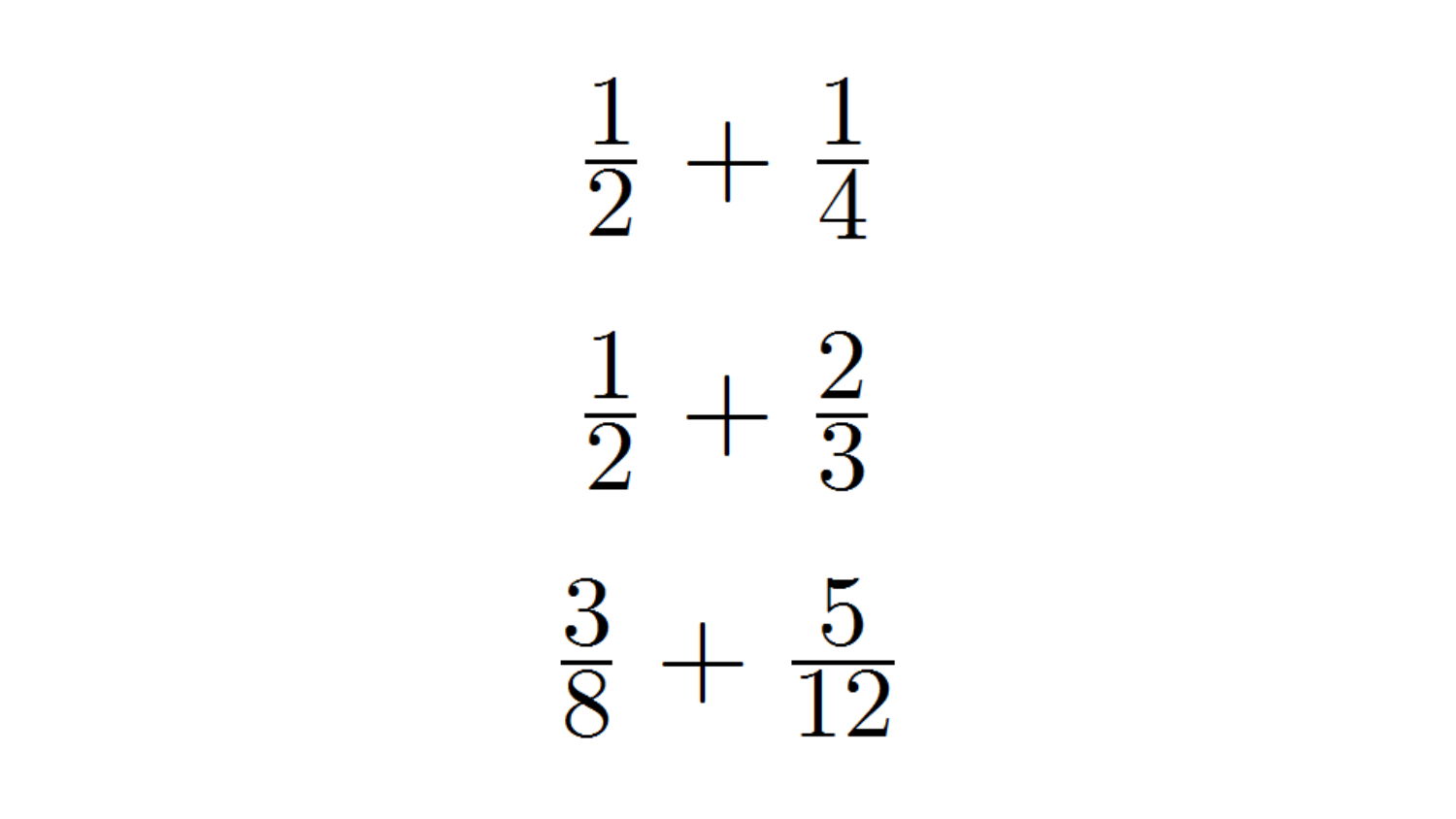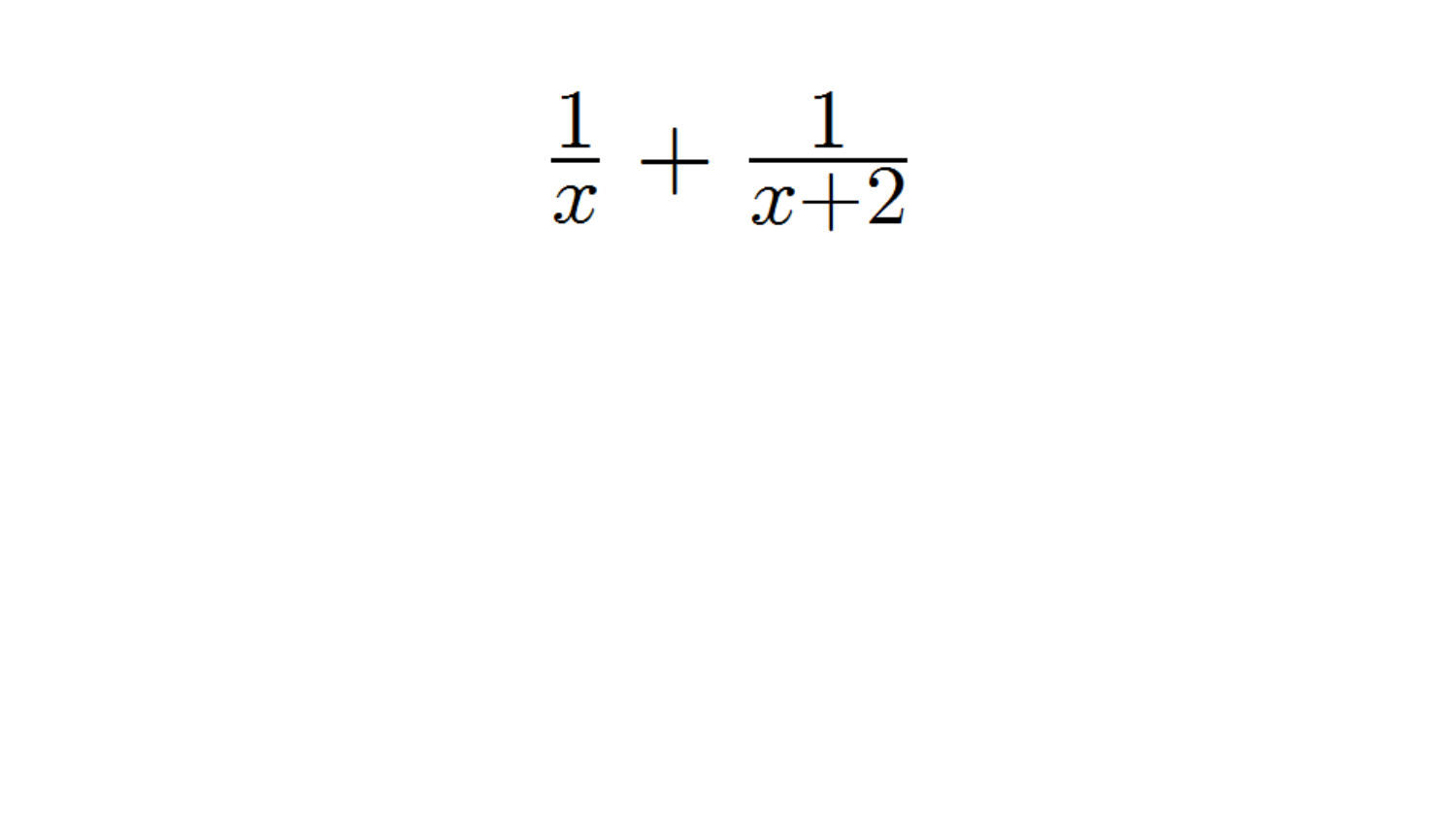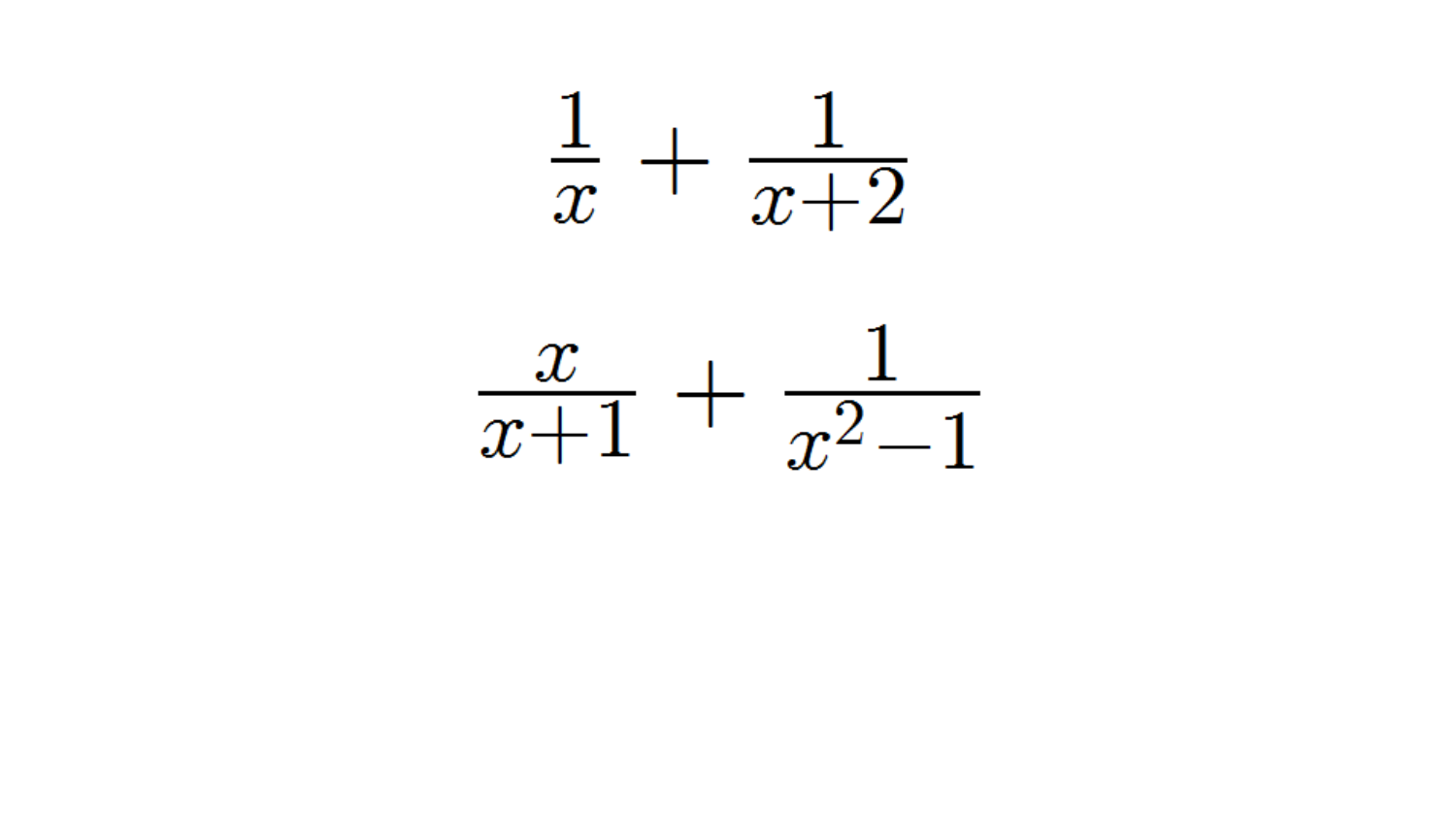

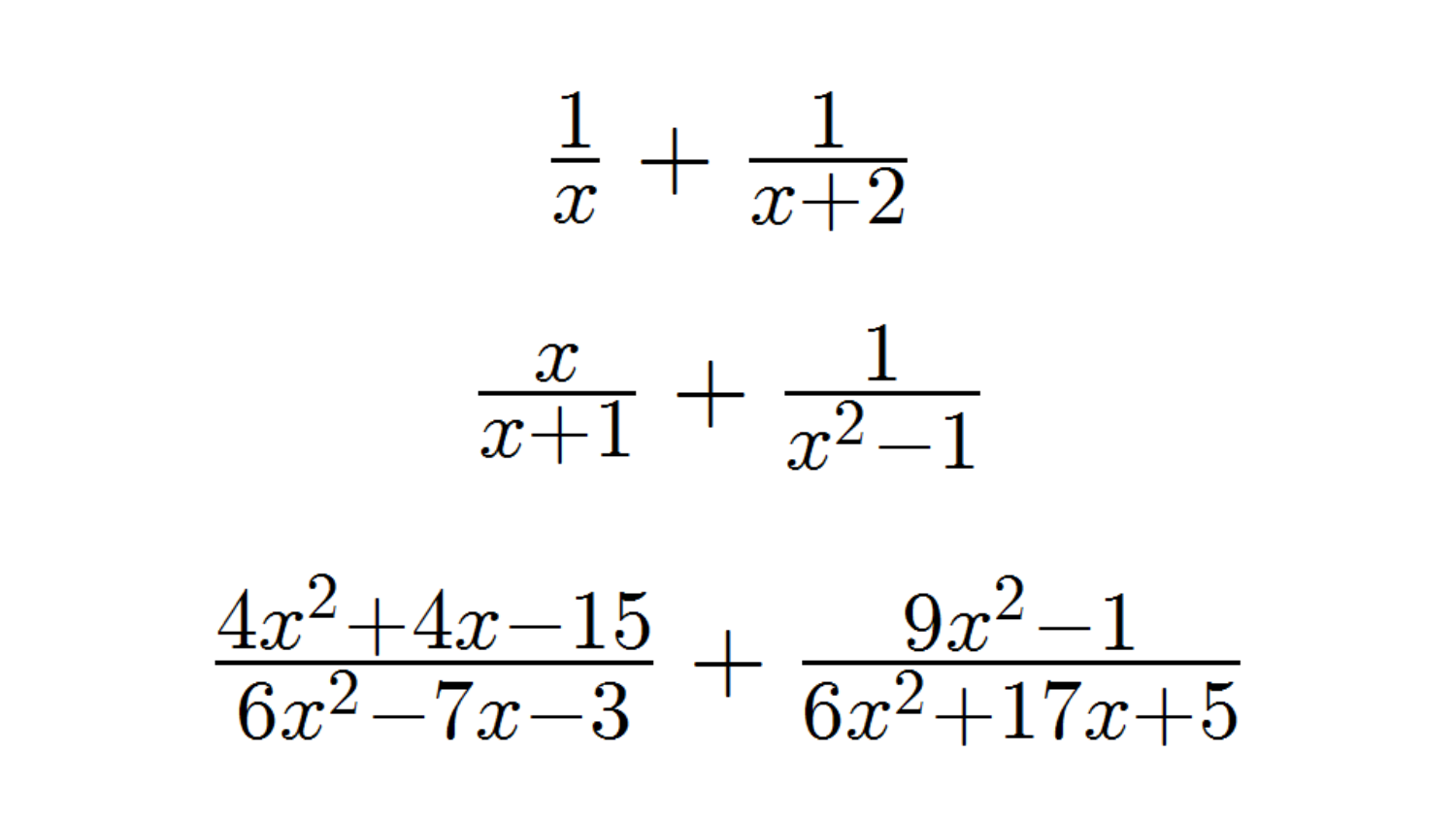Many faculty at 4-year schools (and CC's) feel that drill on algebraic skills is sufficient to prepare students for college level mathematics.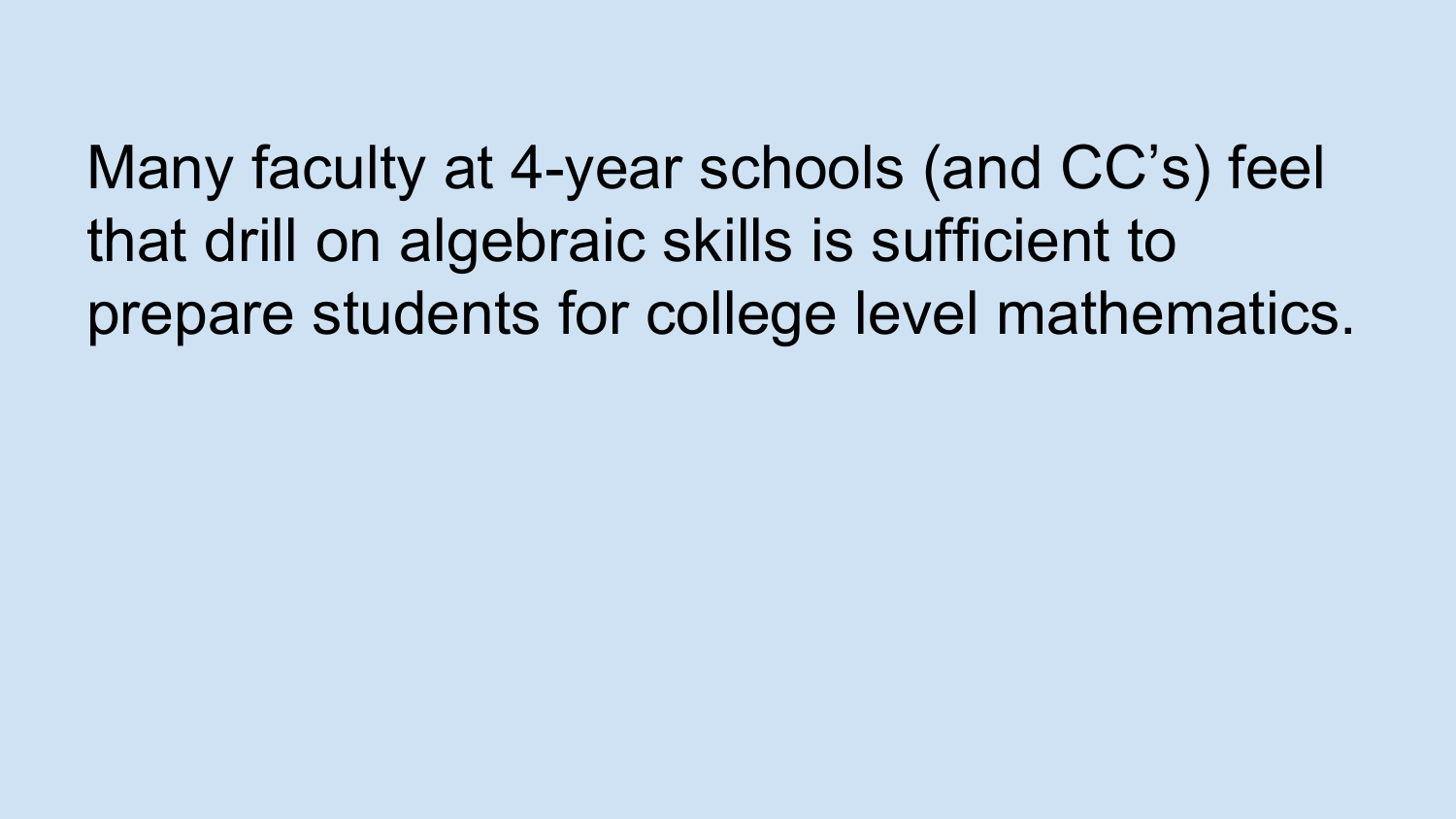# $x^2 - 3x - 18$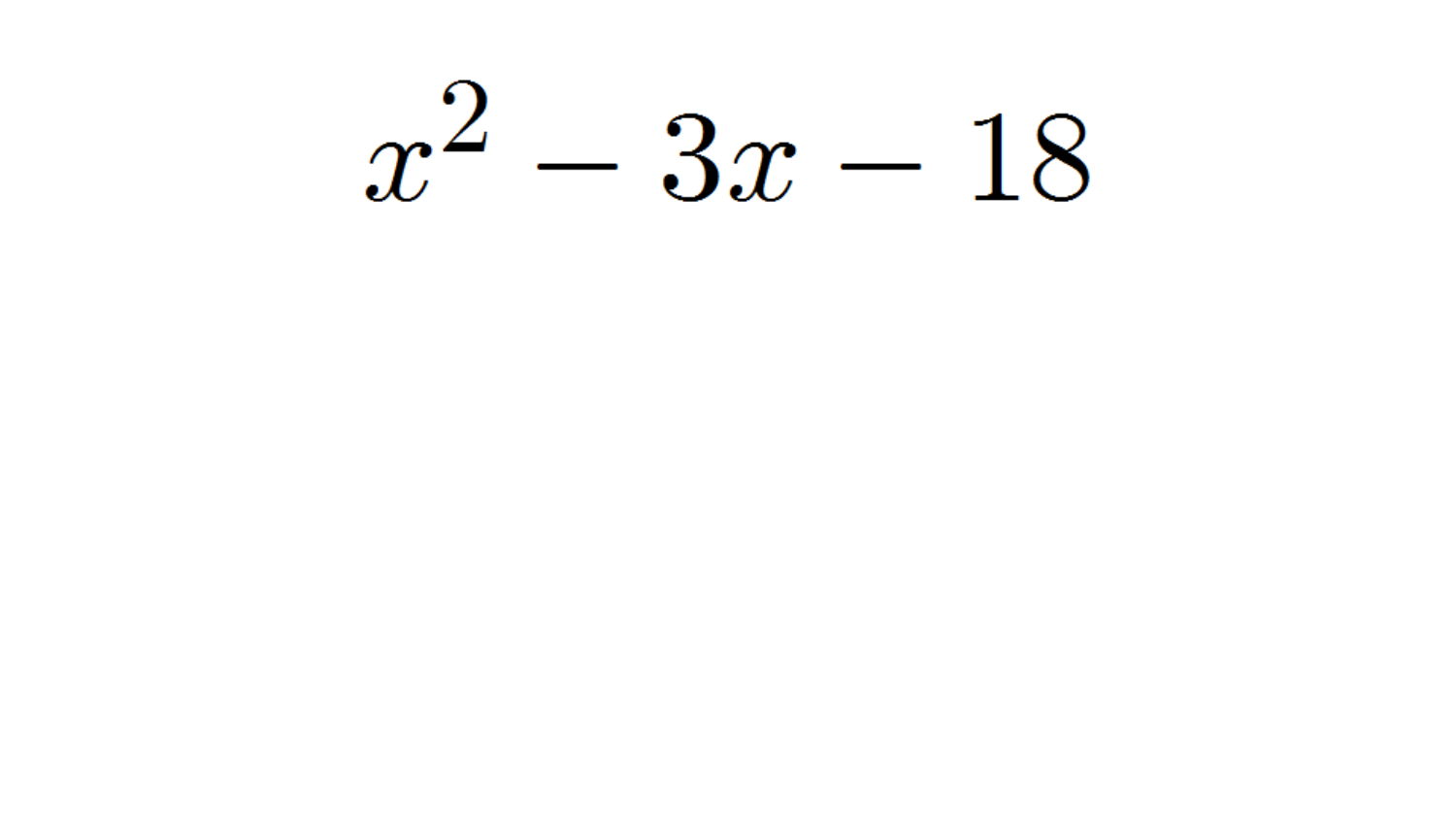# $x^2 - 3x - 18$

# $3x^2-9x-54$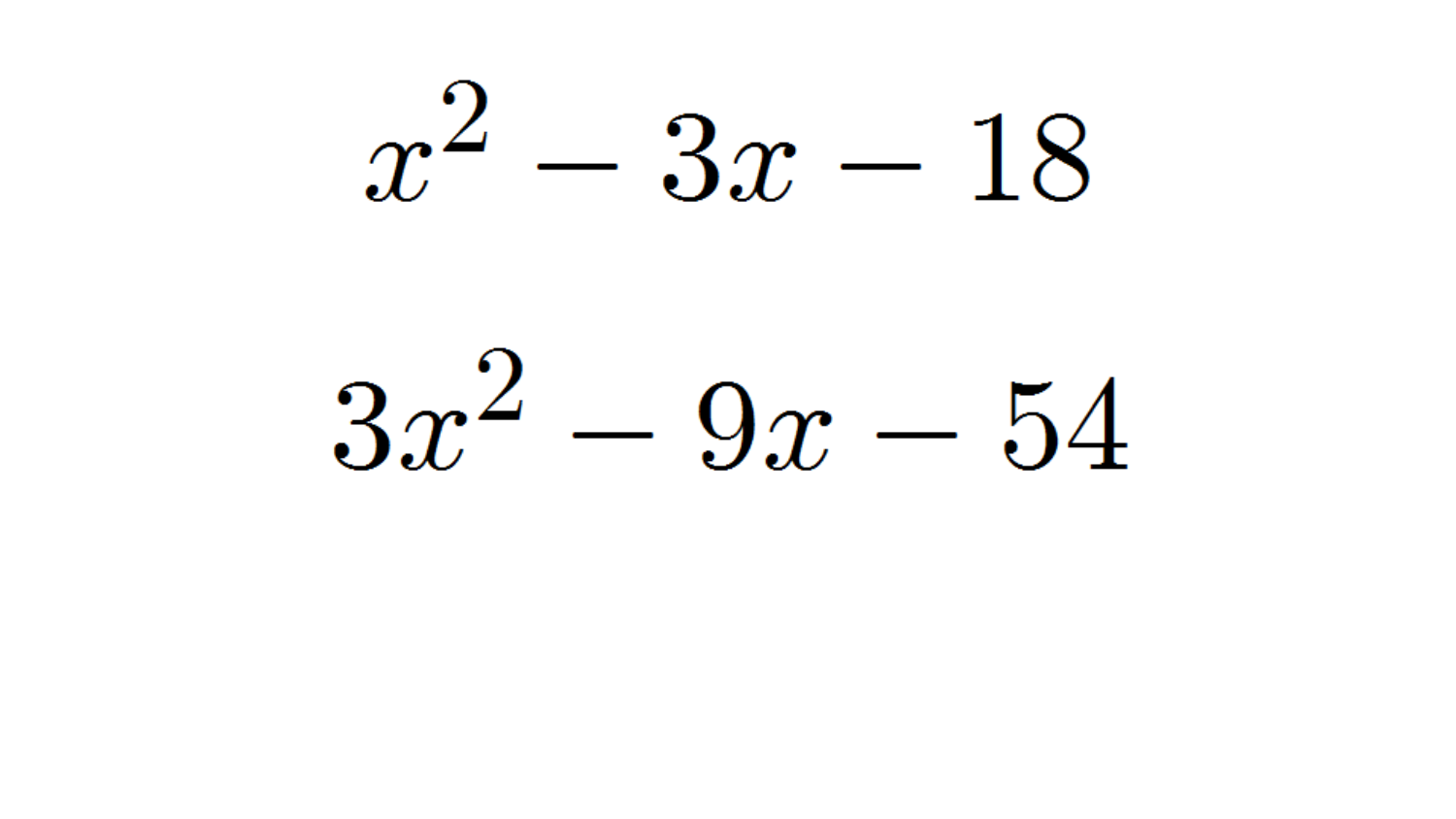# $x^2 - 3x - 18$

# $3x^2 - 9x - 54$

# $8x^2+18x-45$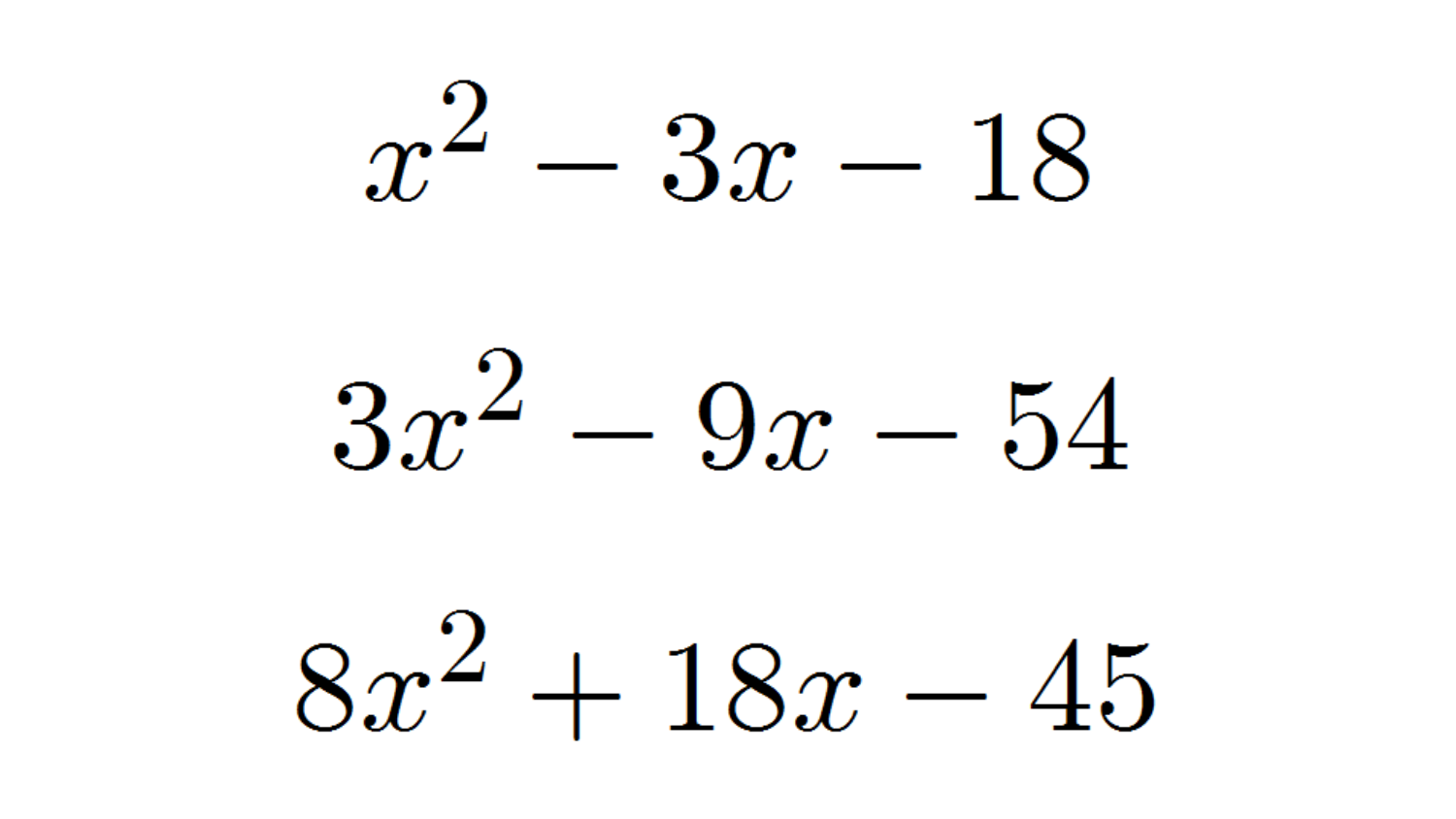#### Here is the equation of a parabola. What is the *x*-coordinate of its vertex?

# $y = 0.8(x - 16)(x - 24)$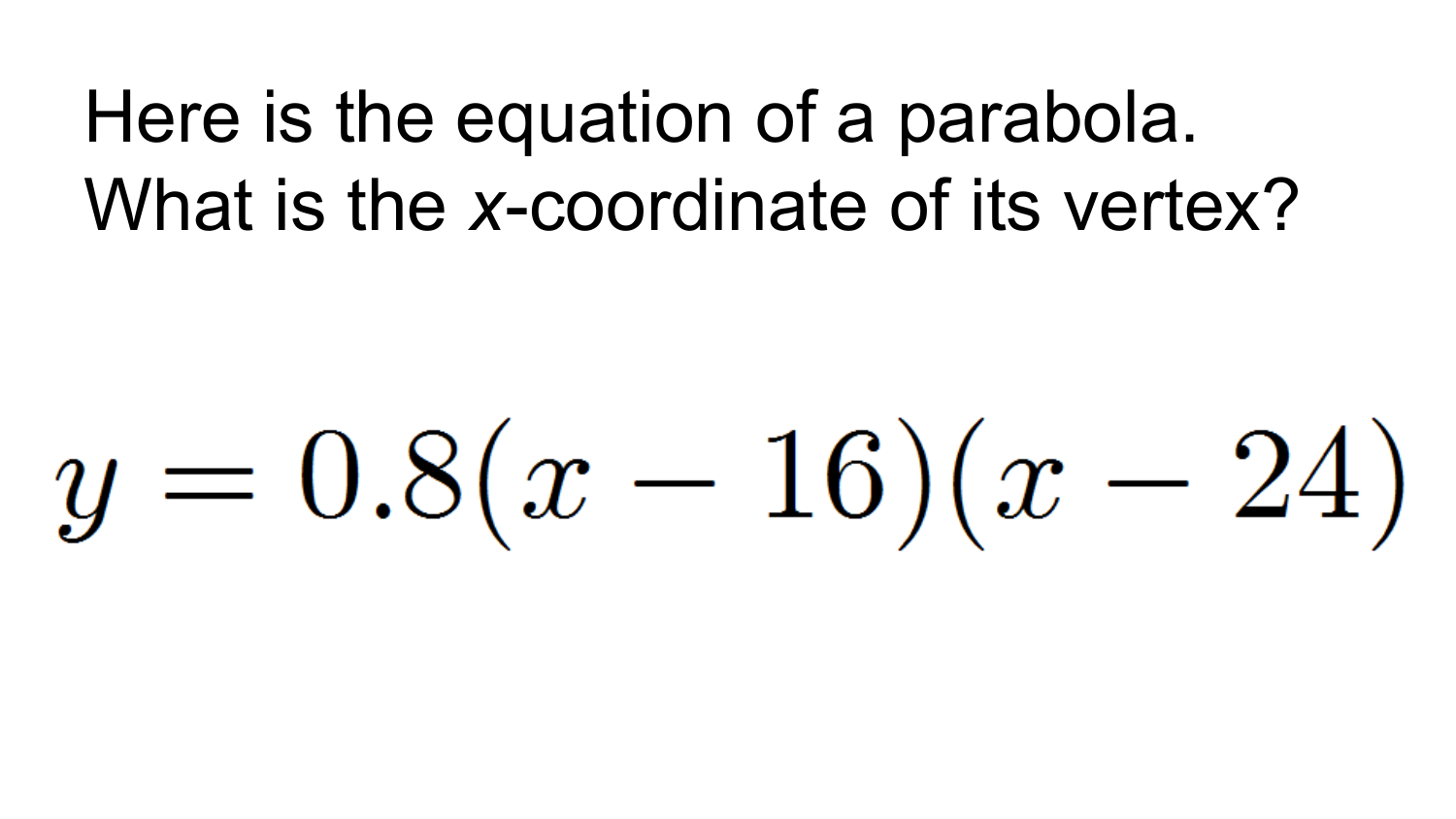## **Curricular Issue #2: Appropriate Content**

Traditional arithmetic content in developmental math courses does not address conceptual gaps in students' knowledge; it consists mainly of teaching algorithms.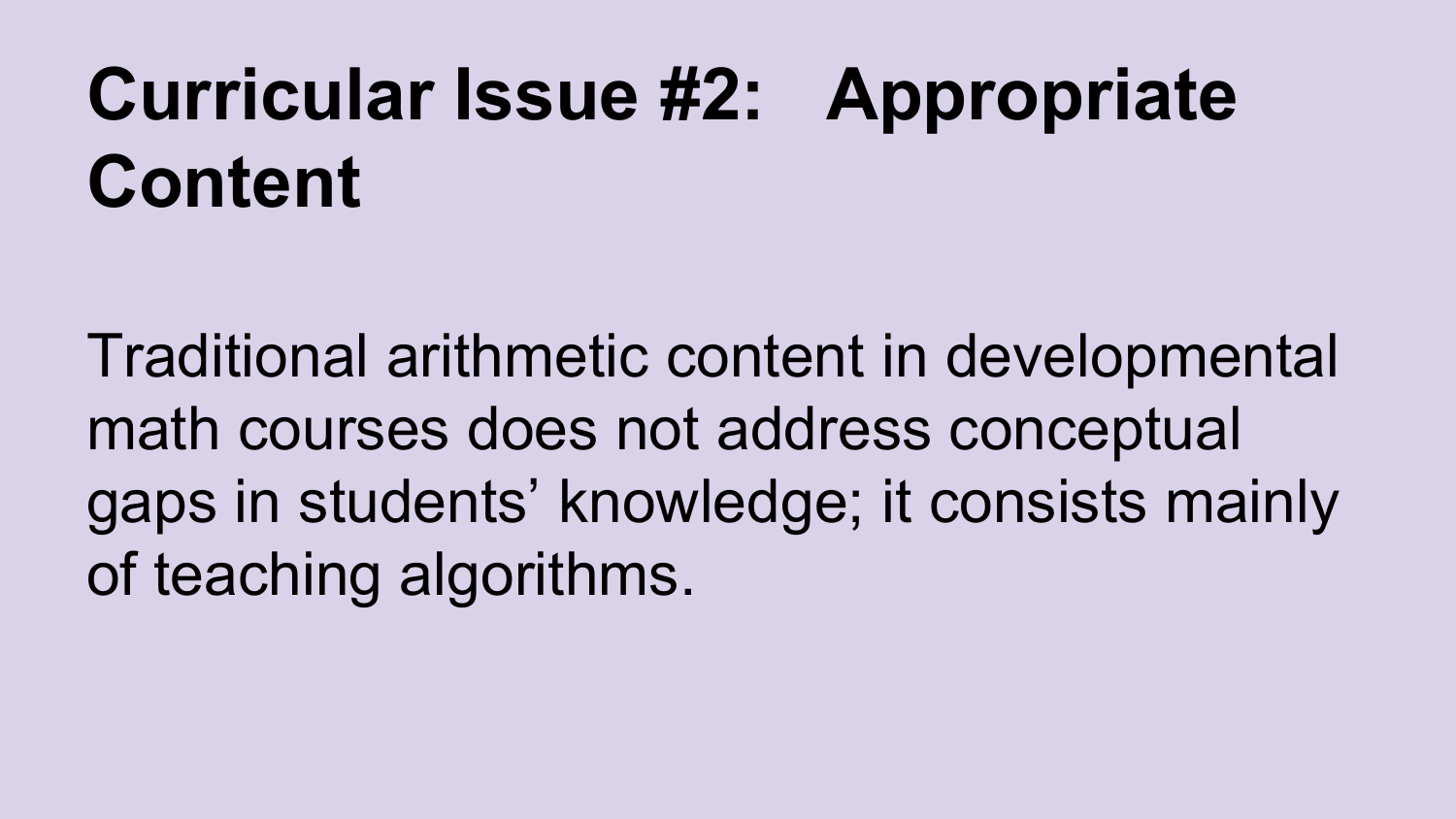#### Add 36 + 47

### Left-to-right method  $(30 + 40) + (6 + 7) = 70 + 13 = 83$

### Rounding and adjusting  $(40 + 50) - 4 - 3 = 90 - 7 = 83$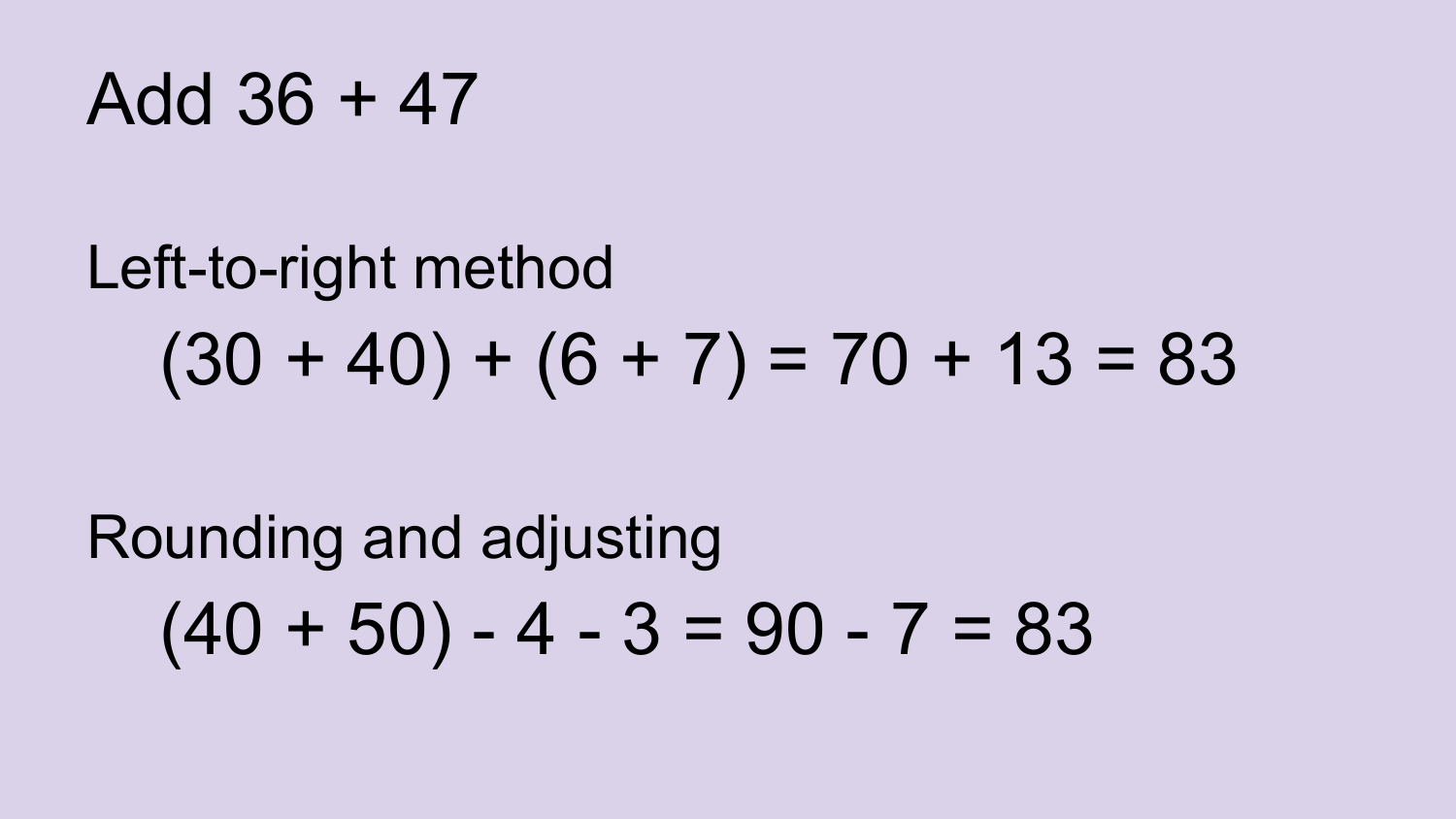Students who have mastered some algebra skills and place into higher courses may still have large gaps in conceptual knowledge.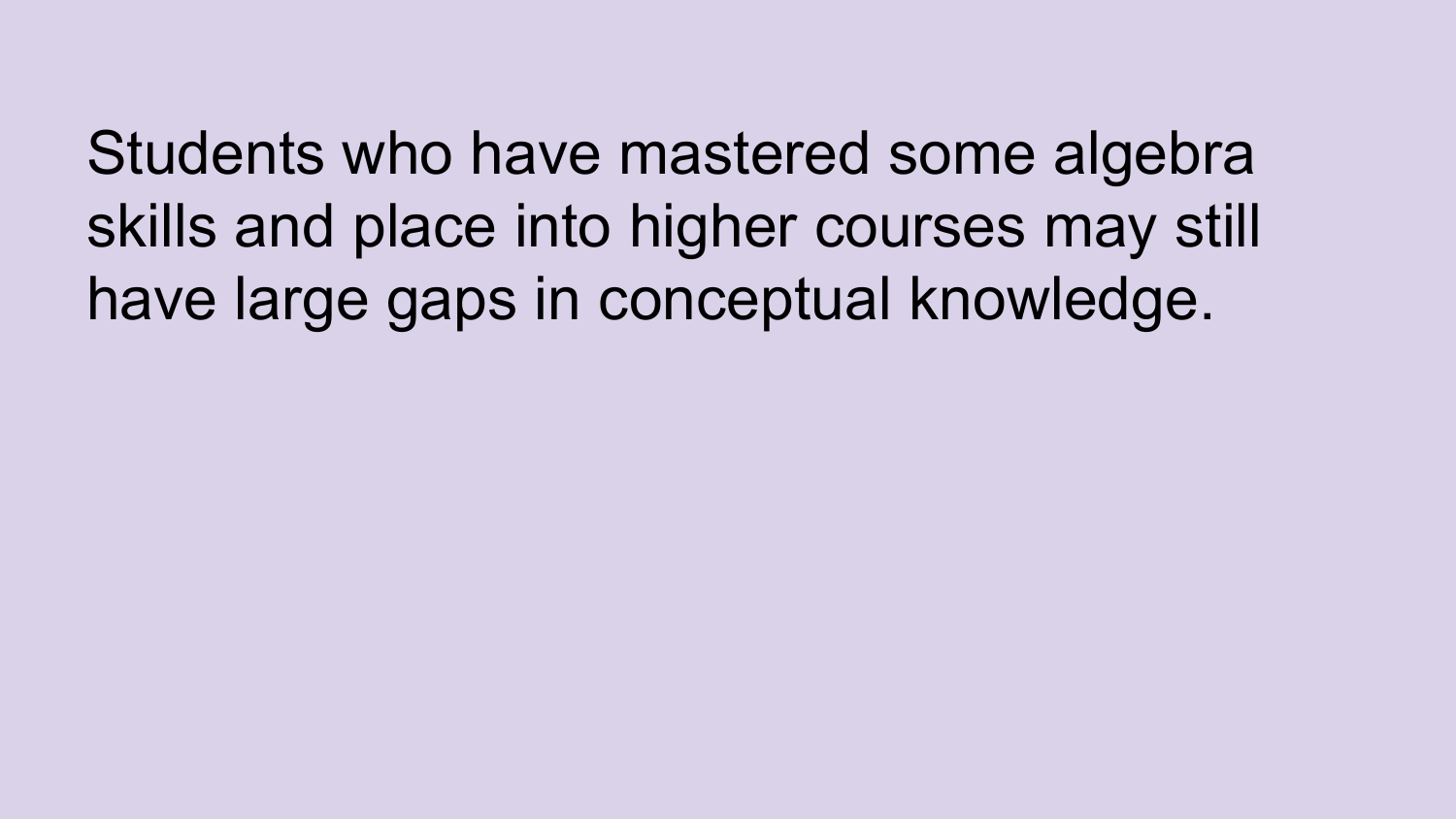Many nontraditional students need support for study skills and noncognitive issues.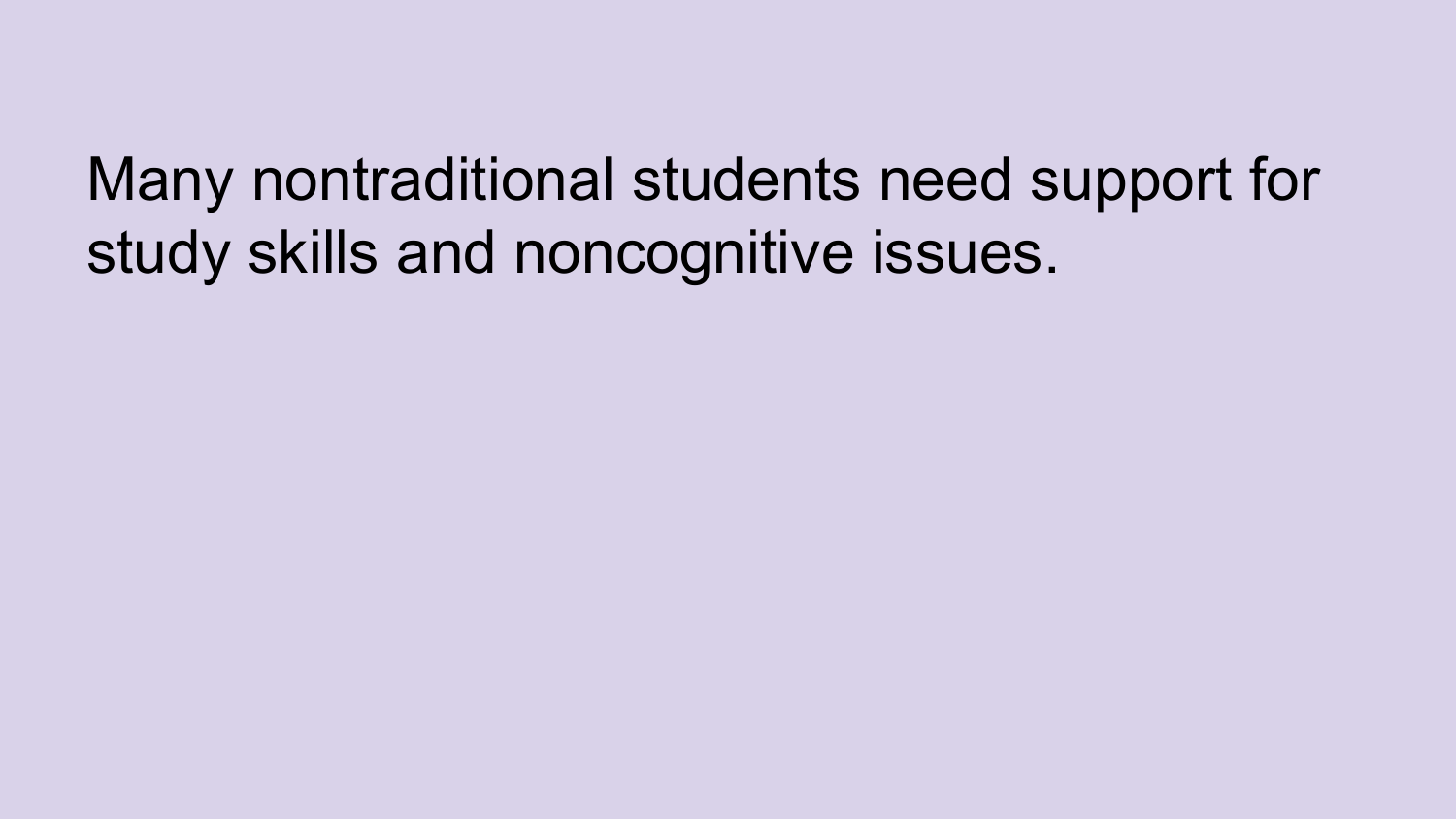# **What is appropriate content?**

We don't know.

- Is one-size-fits-all appropriate?
- Is mastering content more important than developing learning skills?
- What can we learn from cognitive science?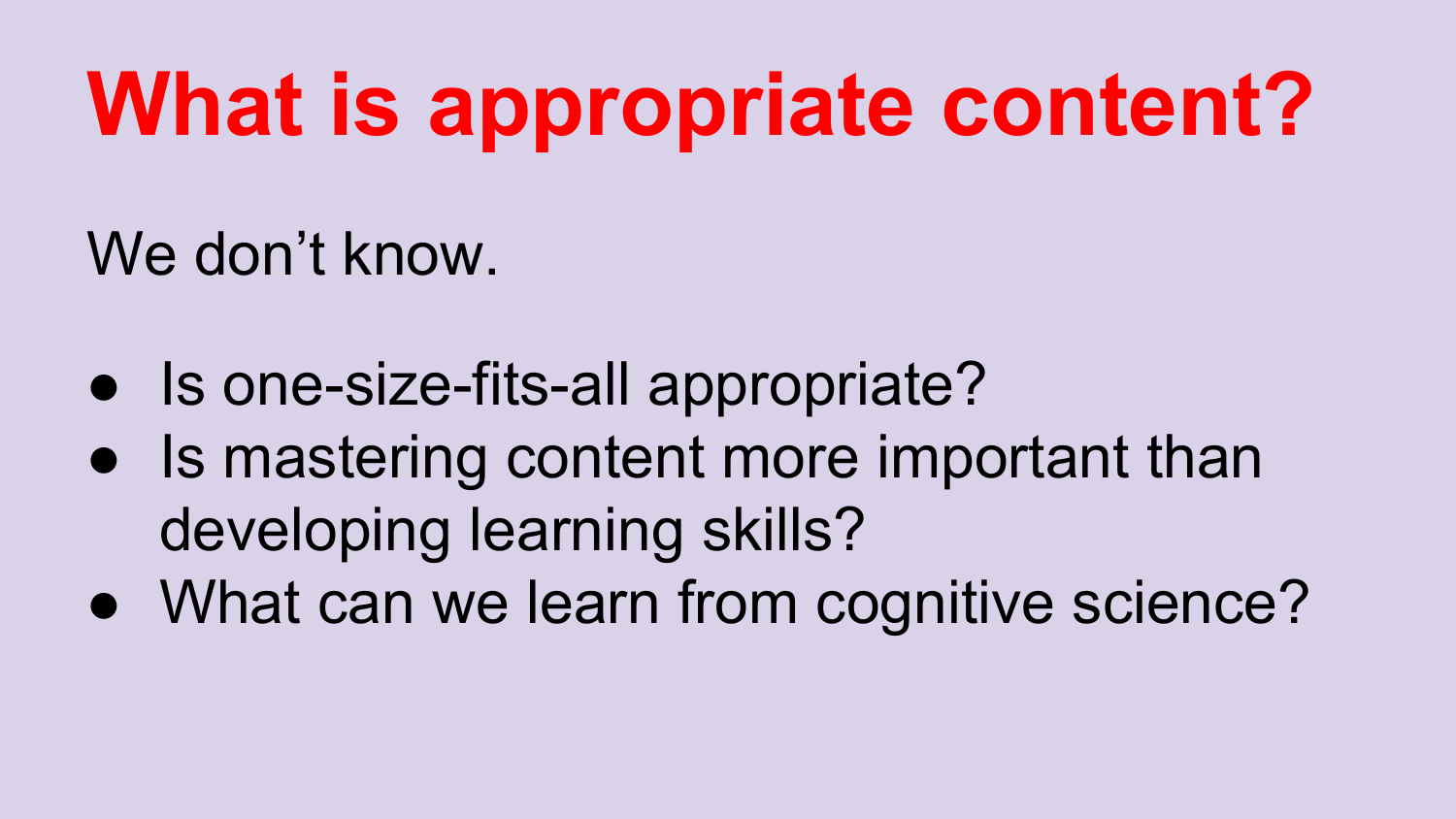# **Curricular Issue #3: Inadequate Support**

Many first-time college students who have poor study skills are put in programs with little human interaction, such as Emporium and online.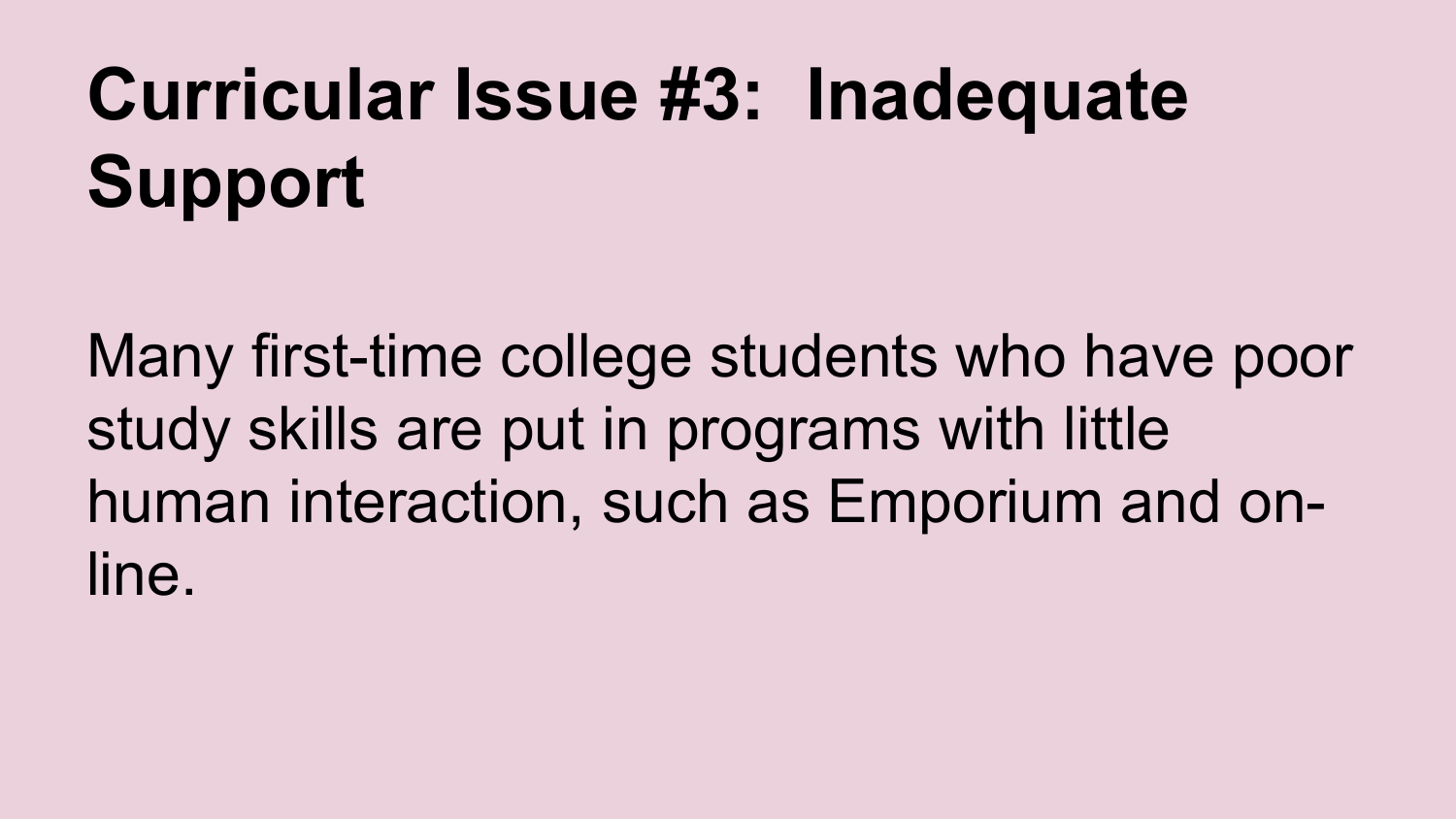

#### Placement tests are outdated and test towards traditional curriculum.

For example,the California common assessment does not reflect CCSSM.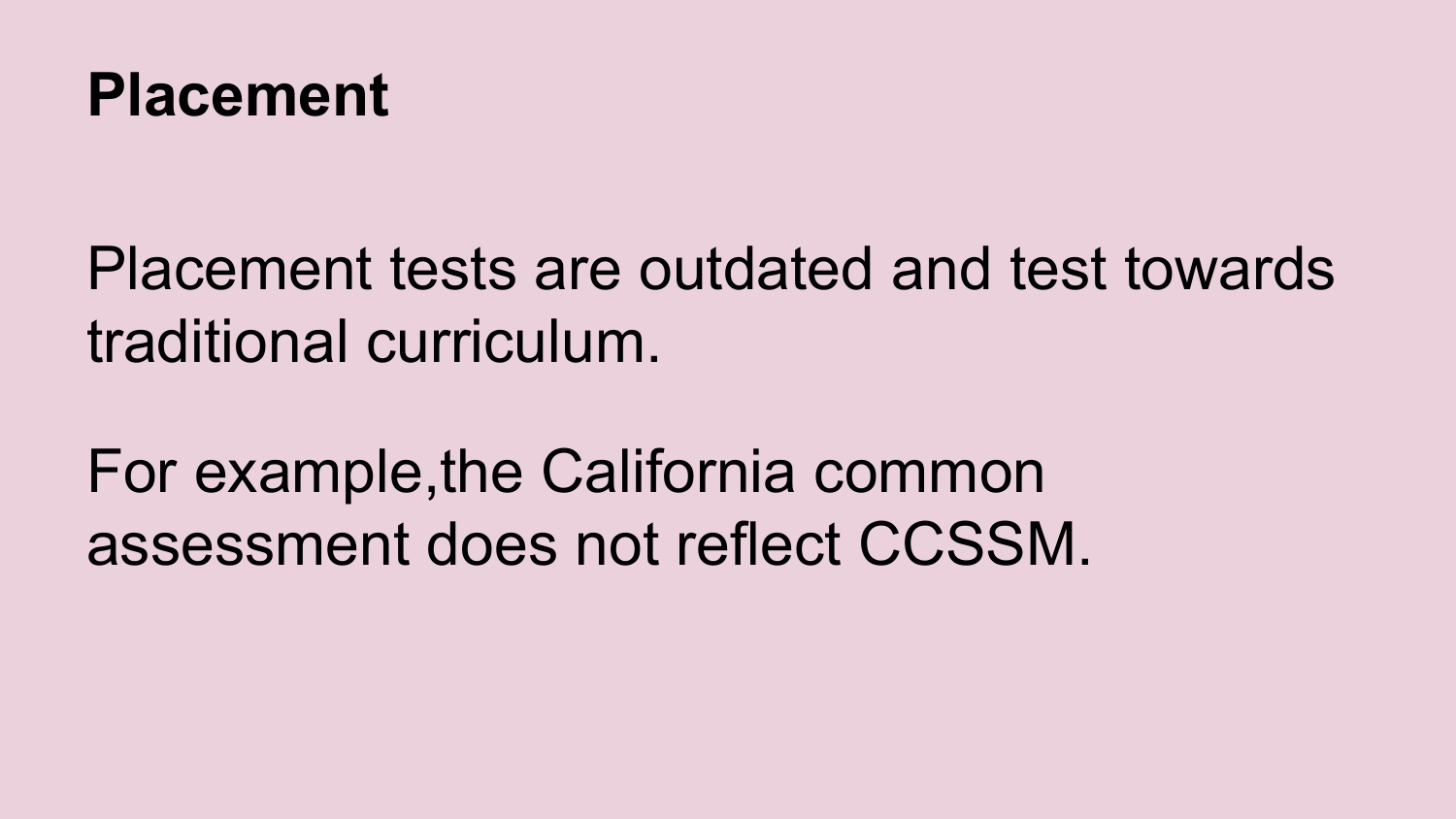#### **Textbooks**

- Students often do not purchase textbooks
- Most textbooks are traditional
- Open Source collections offer little at the developmental level (mainly old books released by publishers)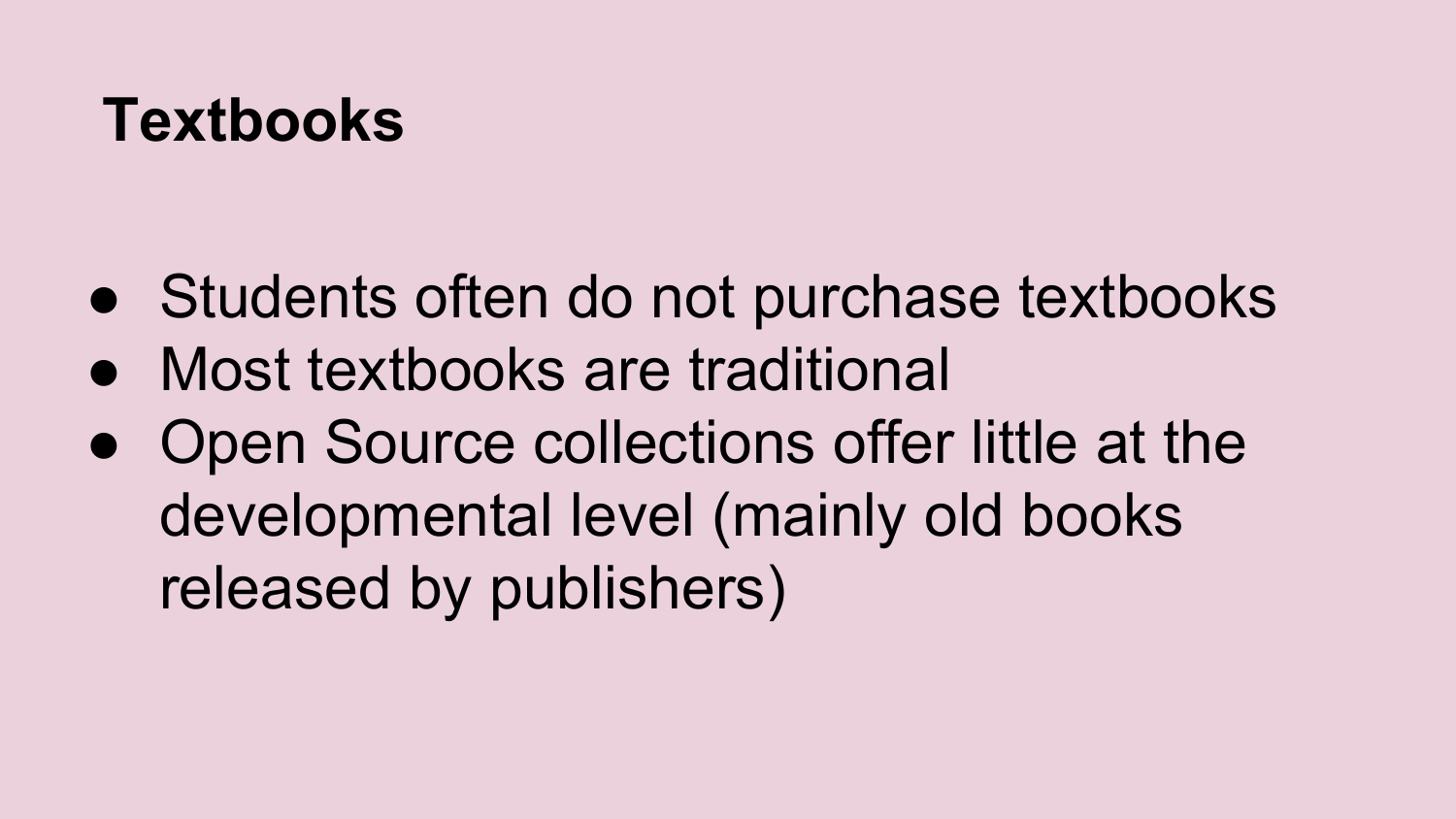#### **Computer homework systems**

Use of electronic homework encourages emphasis on algorithm mastery and short answers, neglecting development of conceptual understanding.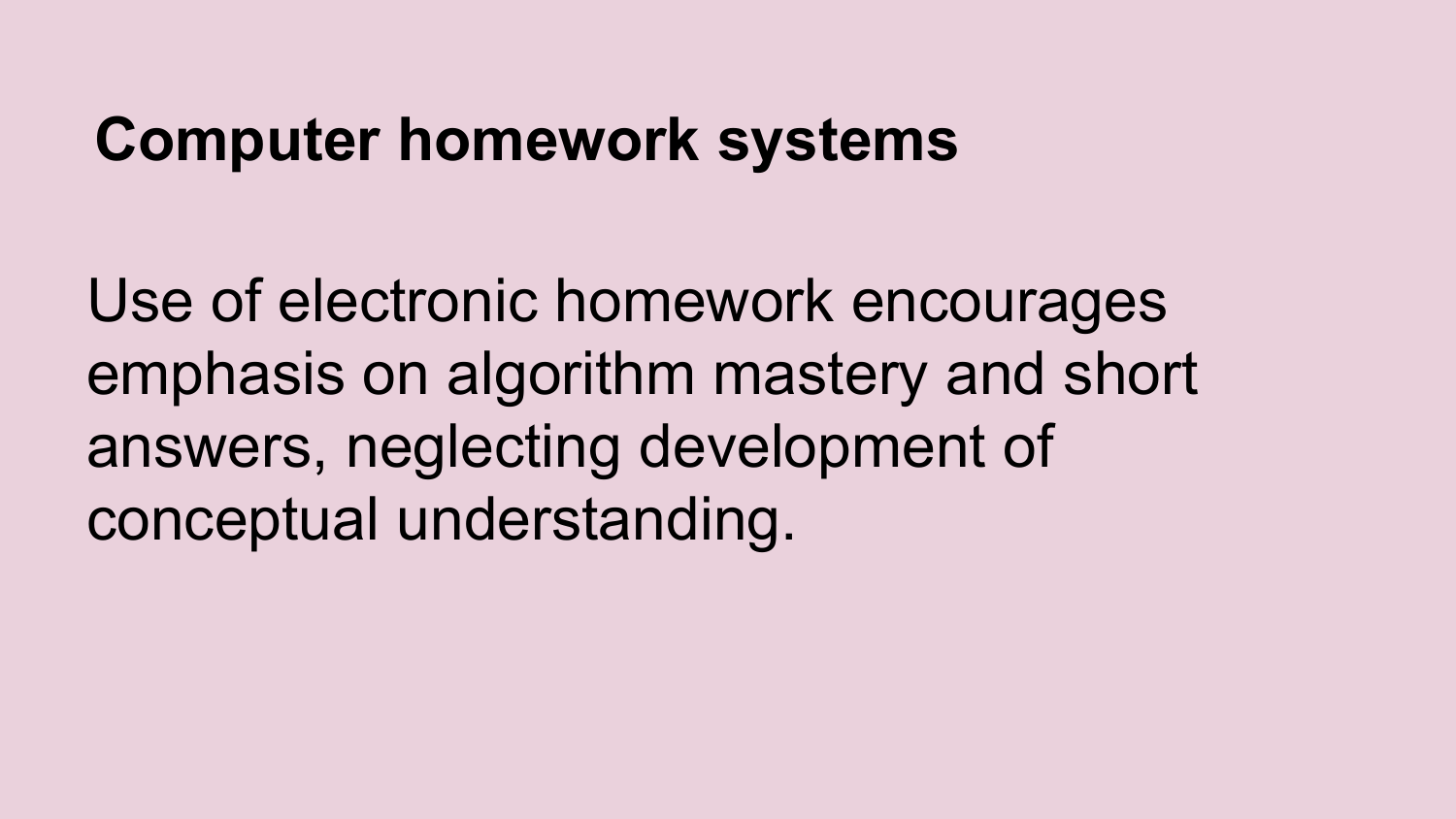#### **Faculty issues**

#### **1. Faculty Attitude and Preparation**

**2. Dependence upon Adjuncts**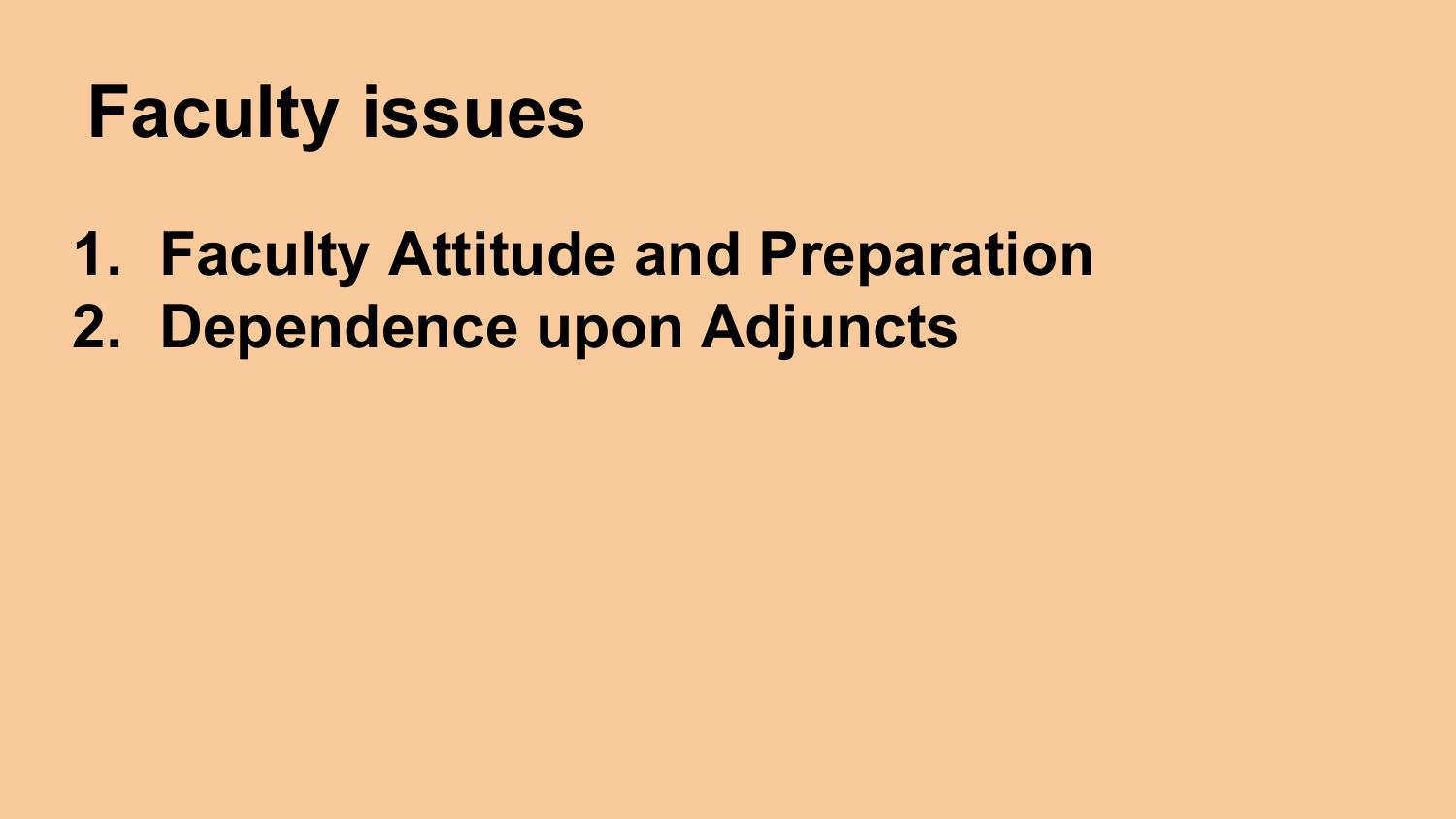### **Faculty Issue #1: Faculty Attitude and Preparation**

Developmental math is sometimes separate from the math department. In some colleges, this creates a two-tiered hierarchy of prestige.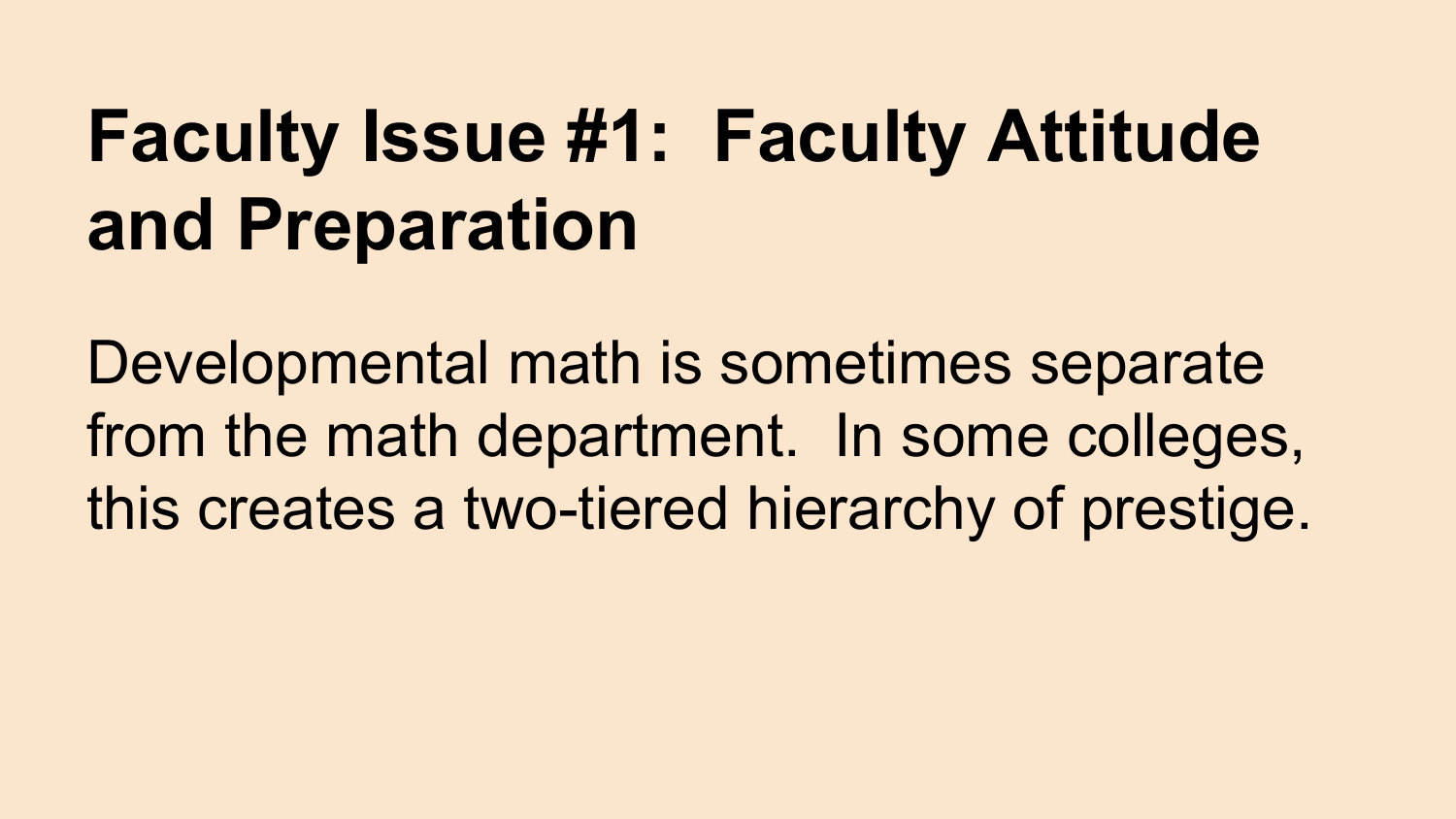#### **Attitudes of full-time faculty**

- Most CC faculty have no experience teaching for understanding in developmental courses.
- Many CC faculty rely on a lecture-style presentation unsuited to basic material.
- Some CC faculty resent having to teach developmental mathematics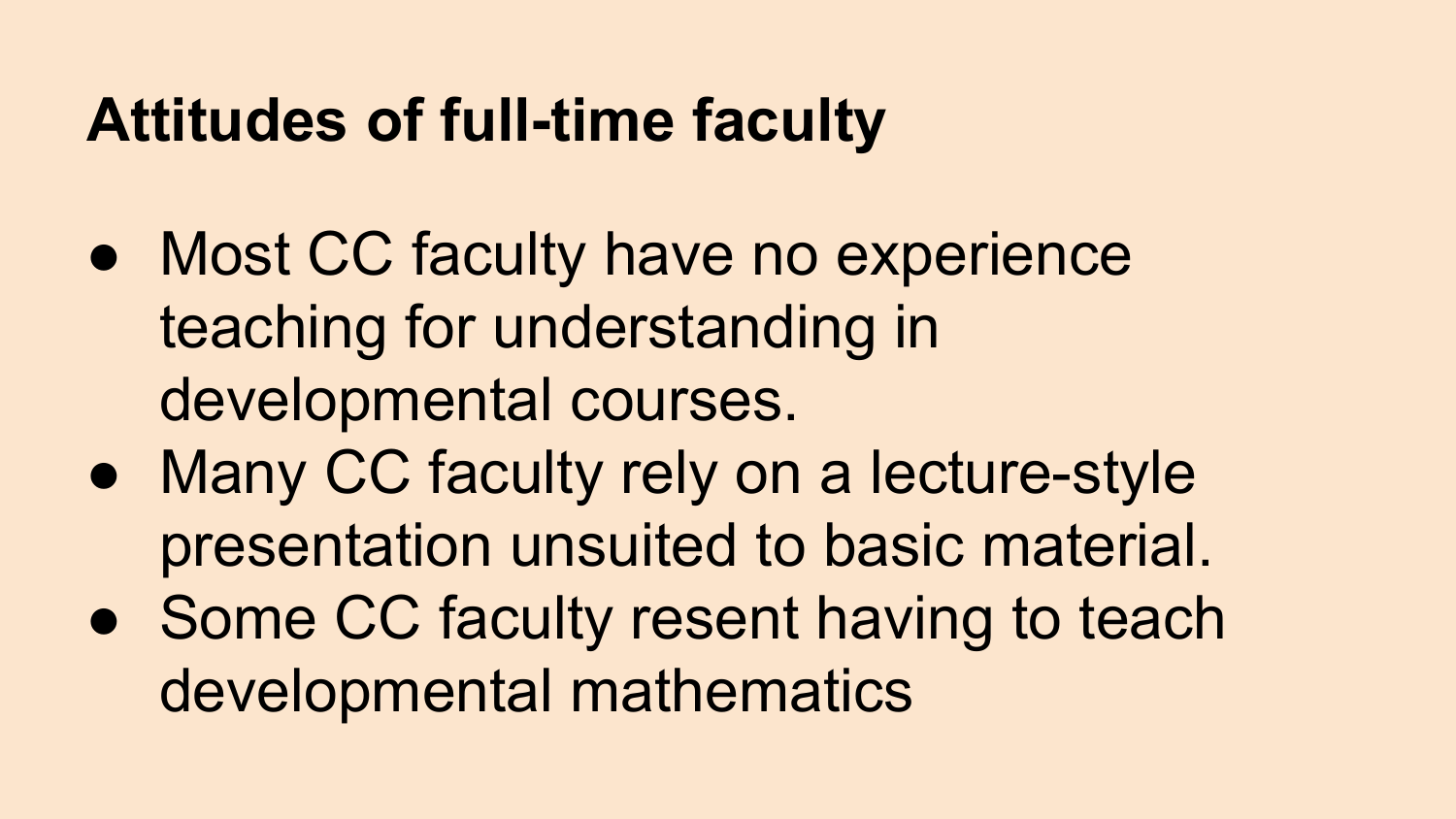# **Faculty Issue #2: Dependence upon Adjuncts**

Many developmental classes are taught by adjuncts, and often there is little communication between adjuncts and fulltime faculty.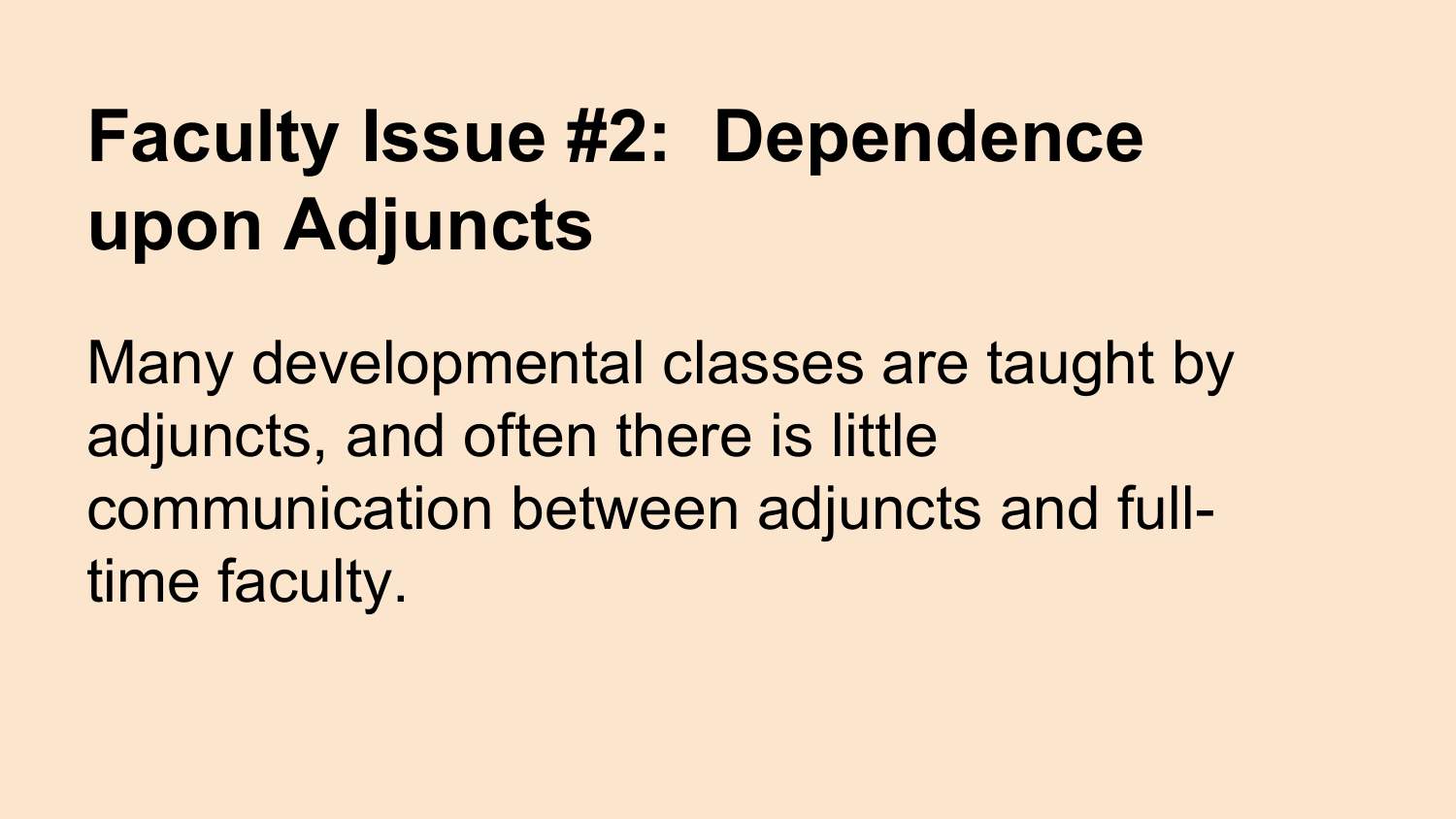#### **Program coherence**

Adjuncts may teach on multiple campuses and try to use the same text and/or lessons in all their classes, instead of following the program on each campus.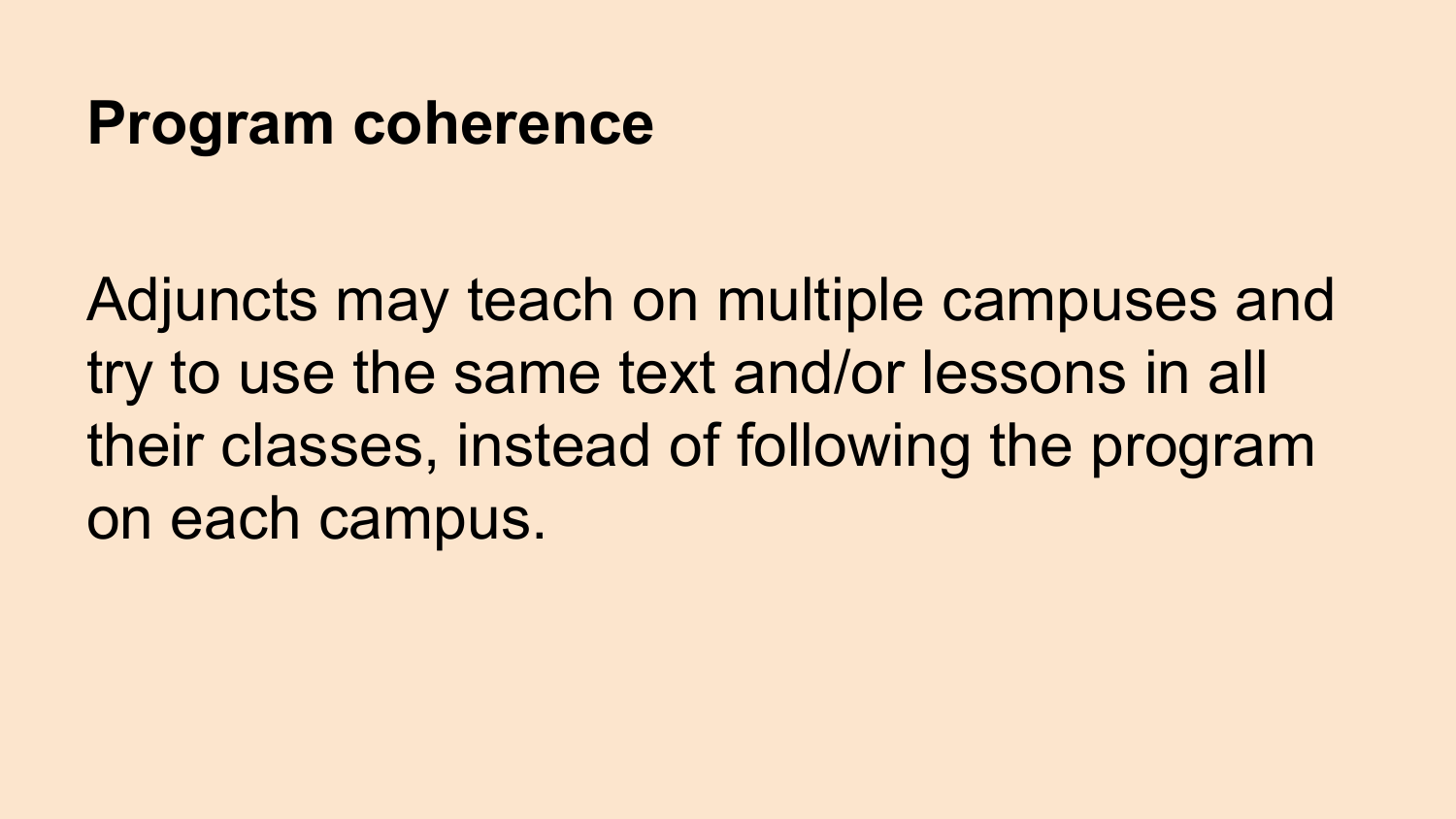#### **Adjunct training**

Adjuncts are not paid for time outside the classroom, and cannot be required to attend workshops or other training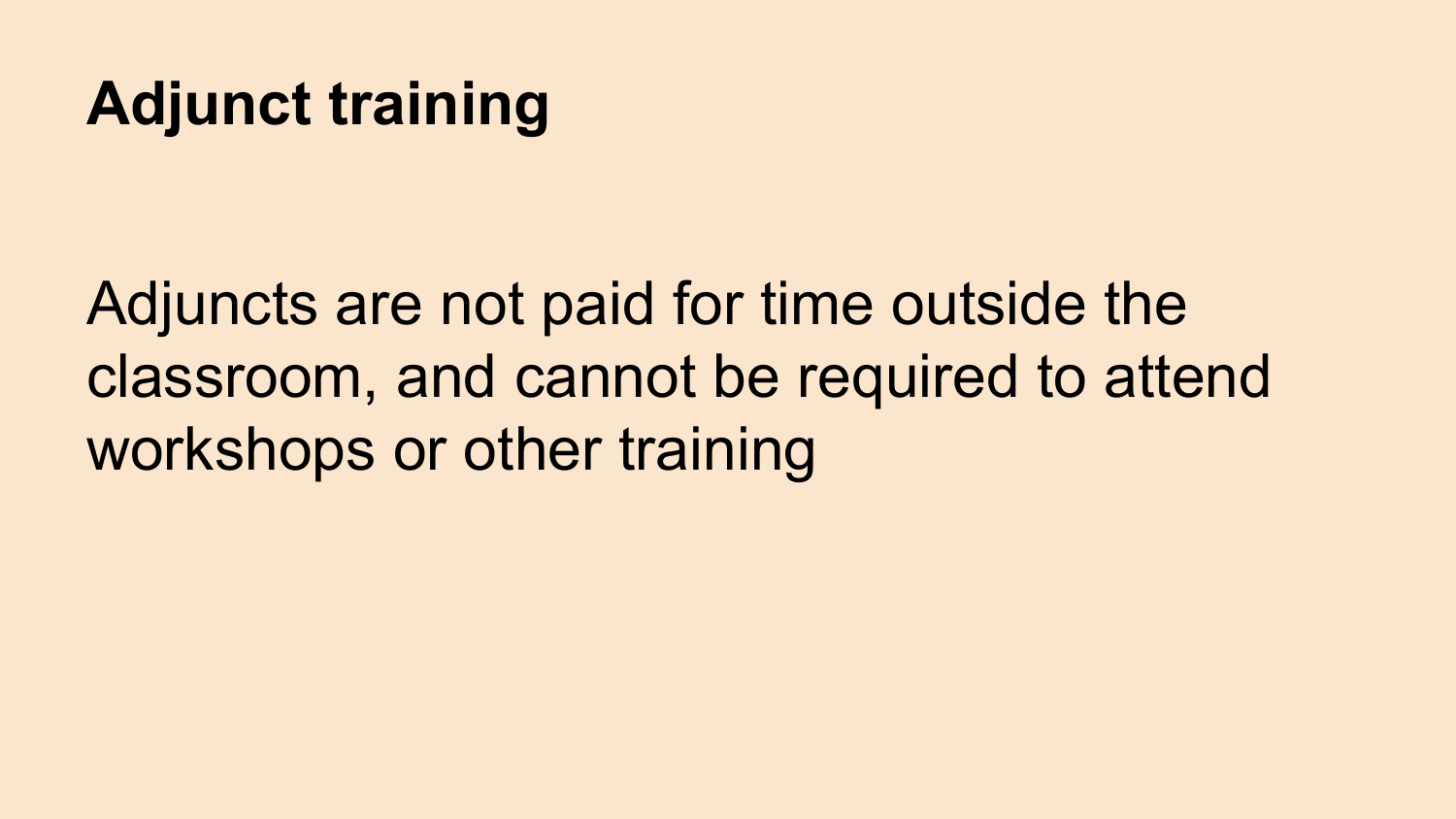# **Collaboration**

#### **How can 2-year and 4-year schools work together to improve developmental math programs?**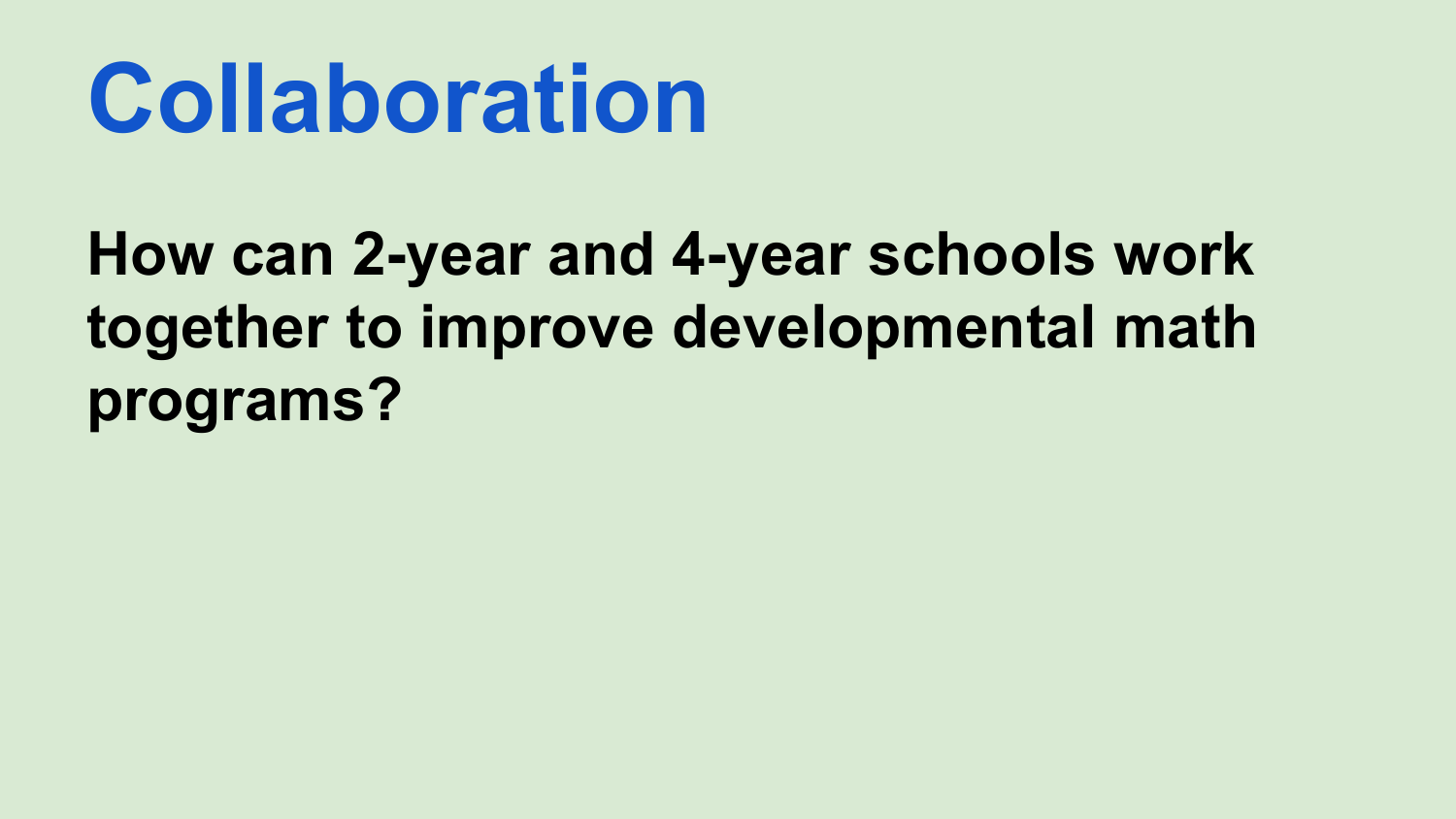**What can community colleges teach 4-year schools about teaching developmental math?**

- **● There is intellectual content in developmental math**
- **● Focusing on rote skills undermines development of productive math practices and attitudes**
- **● TA's need training**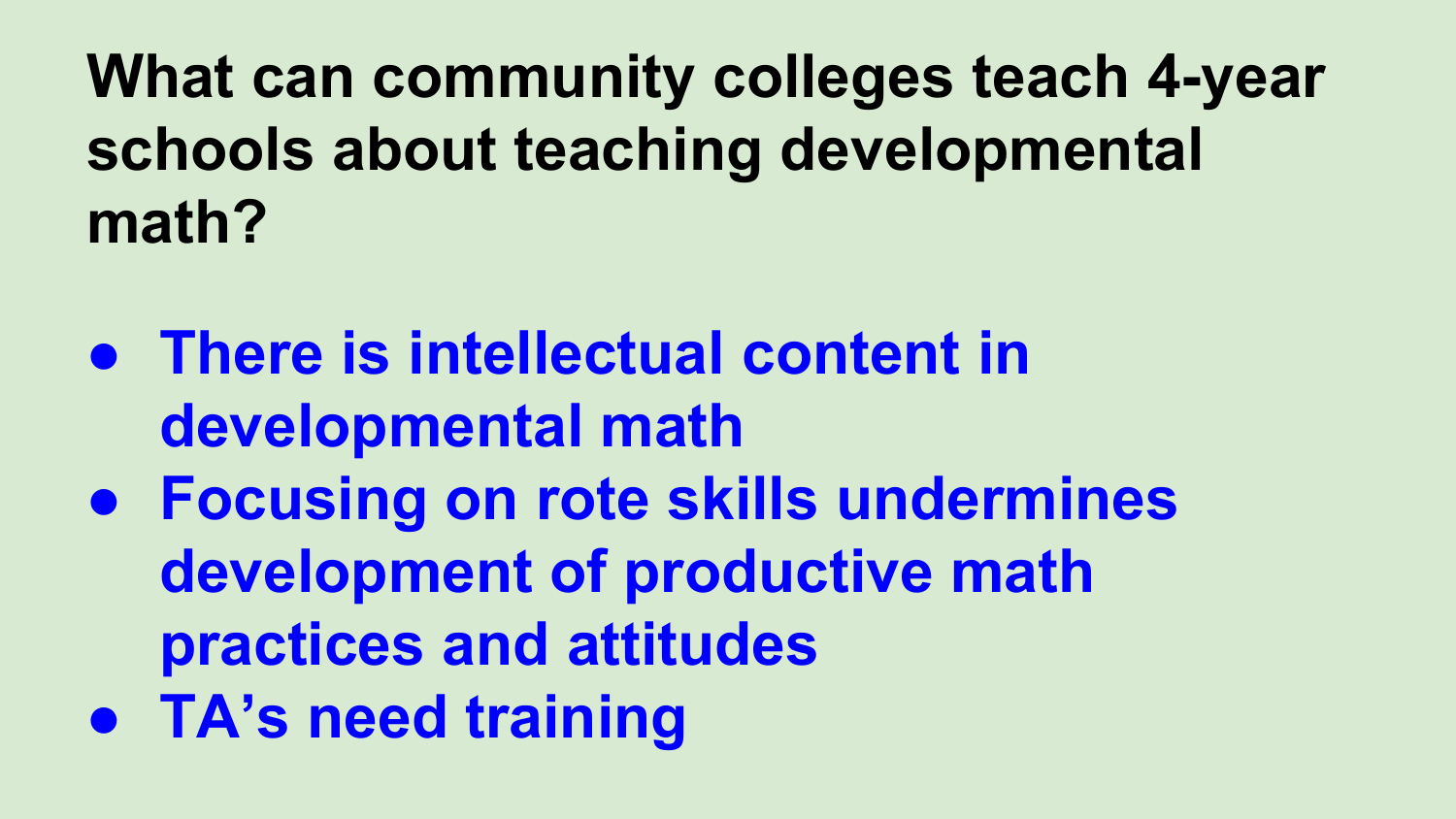**How can 4-year schools help community colleges improve their developmental math programs?**

- **● Meet with CC faculty to streamline the content of developmental math courses**
- **● Meet with faculty in other disciplines to determine their needs**
- **● Allow CC's to handle remediation**